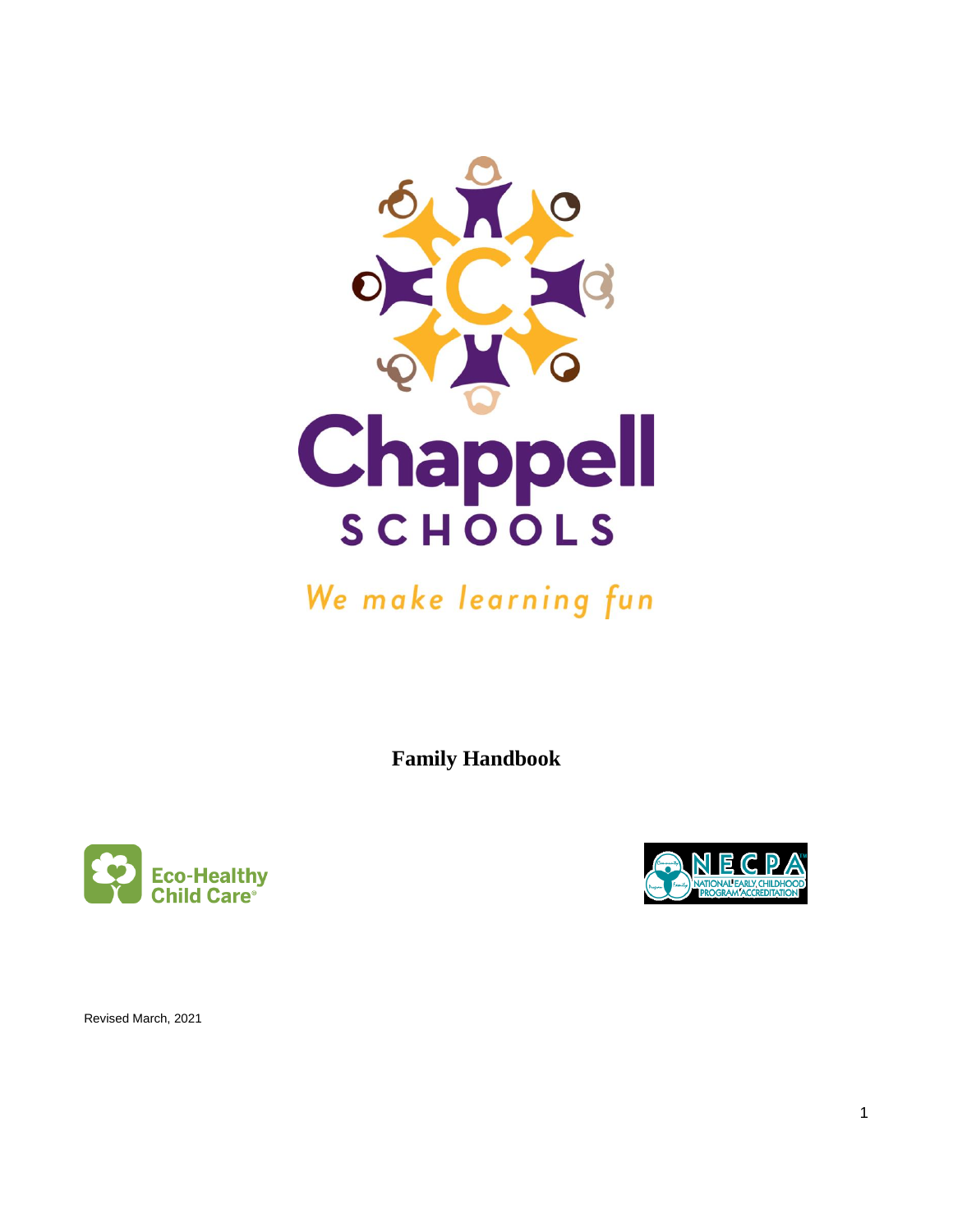# **Table of Contents**

| It Takes a Village                                    | 3  |  |
|-------------------------------------------------------|----|--|
| <b>Chappell Locations</b>                             |    |  |
| <b>Chappell History and Timeline</b>                  |    |  |
| The Heart of Chappell                                 |    |  |
| <b>Chappell Curriculum Philosophy</b>                 |    |  |
| <b>Going Green</b>                                    | 9  |  |
| Tobacco-free/Drug-free/Weapon-Free Policy             | 9  |  |
| Child Bill of Rights                                  | 9  |  |
| Parent Bill of Rights                                 | 10 |  |
| <b>Programs and Services</b>                          | 11 |  |
| <b>Enrollment Requirements</b>                        | 11 |  |
| Licensure and Regulations/Direct Supervision          | 12 |  |
| Sleeping/Nap/Quiet Time                               | 12 |  |
| Matriculation                                         | 13 |  |
| <b>Outside Time</b>                                   | 13 |  |
| Progress Reports/Parent and Teacher Conferences       | 13 |  |
| <b>Developmental Assessments</b>                      | 13 |  |
| Child Management Behavior Protocol                    | 14 |  |
| <b>Biting Policy</b>                                  | 16 |  |
| Nutrition Program/Special Diet/Alternative Meal Plans | 17 |  |
| <b>Medication Policy</b>                              | 18 |  |
| Guidelines for Sending Children Home                  | 19 |  |
| <b>Specific Disease Exclusion Guidelines</b>          | 20 |  |
| Immunizations                                         | 21 |  |
| Allergy/Illness/Accident                              | 21 |  |
| <b>First Aid/CPR</b>                                  | 22 |  |
| Child Health, Safety Screening and Assessments        | 23 |  |
| <b>Community Child Health Resources</b>               | 23 |  |
| <b>Diapering Procedure/Toilet Learning Process</b>    | 23 |  |
| Sanitation, Hygiene and Child Handwashing             | 24 |  |
| Individuals Authorized to Pick up a Child             | 24 |  |
| Change in Custody                                     | 25 |  |
| Security and Safety                                   | 25 |  |
| <b>Field Trips</b>                                    | 26 |  |
| <b>Cell Phones</b>                                    | 26 |  |
| Enrollment                                            | 26 |  |
| Attendance/Vacation                                   | 26 |  |
| <b>School Holidays</b>                                | 27 |  |
| Withdrawal                                            | 27 |  |
| Registration and Fees, Tuition                        | 27 |  |
| <b>Natural Disasters</b>                              | 28 |  |
| <b>Emergency Evacuation/Dangerous Weather</b>         | 28 |  |
| <b>Employee Training and Staff Development</b>        | 39 |  |
| <b>Customer Service/Parent Satisfaction</b>           | 30 |  |
| Ways we Communicate with Parents                      | 31 |  |
| Parent Responsibility/Parent Involvement/Volunteers   | 32 |  |
| <b>Resolution of Parent Concerns</b>                  | 34 |  |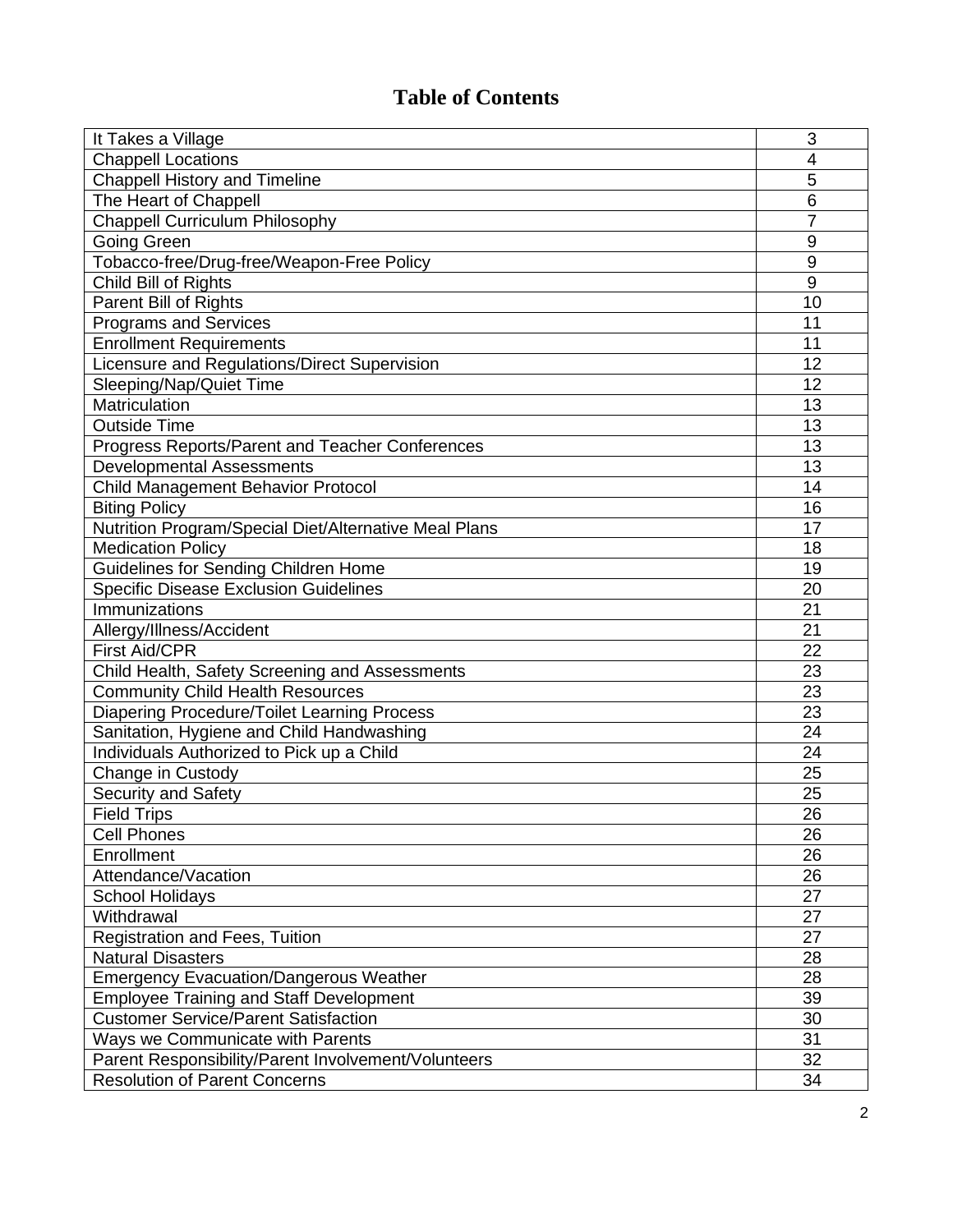# **Introduction to Chappell To Our Parents**

# **"It takes a village to raise a child"**

African Proverb

Chappell is honored that you have chosen our program for your most precious possession(s). We believe that parents and child care centers working as a team work the best to provide the highest level of developmental care for your child.

We encourage parents to become "involved" in the center and participate in special activities.

If you have any special talent or skill, we would be glad to incorporate that into the curriculum. If you would like to volunteer, please see page 32 for more information.

This handbook lets you know some of the important information that we can use to be an effective team.

We encourage you to offer any comments at any time on ideas, and suggestions to improve our program.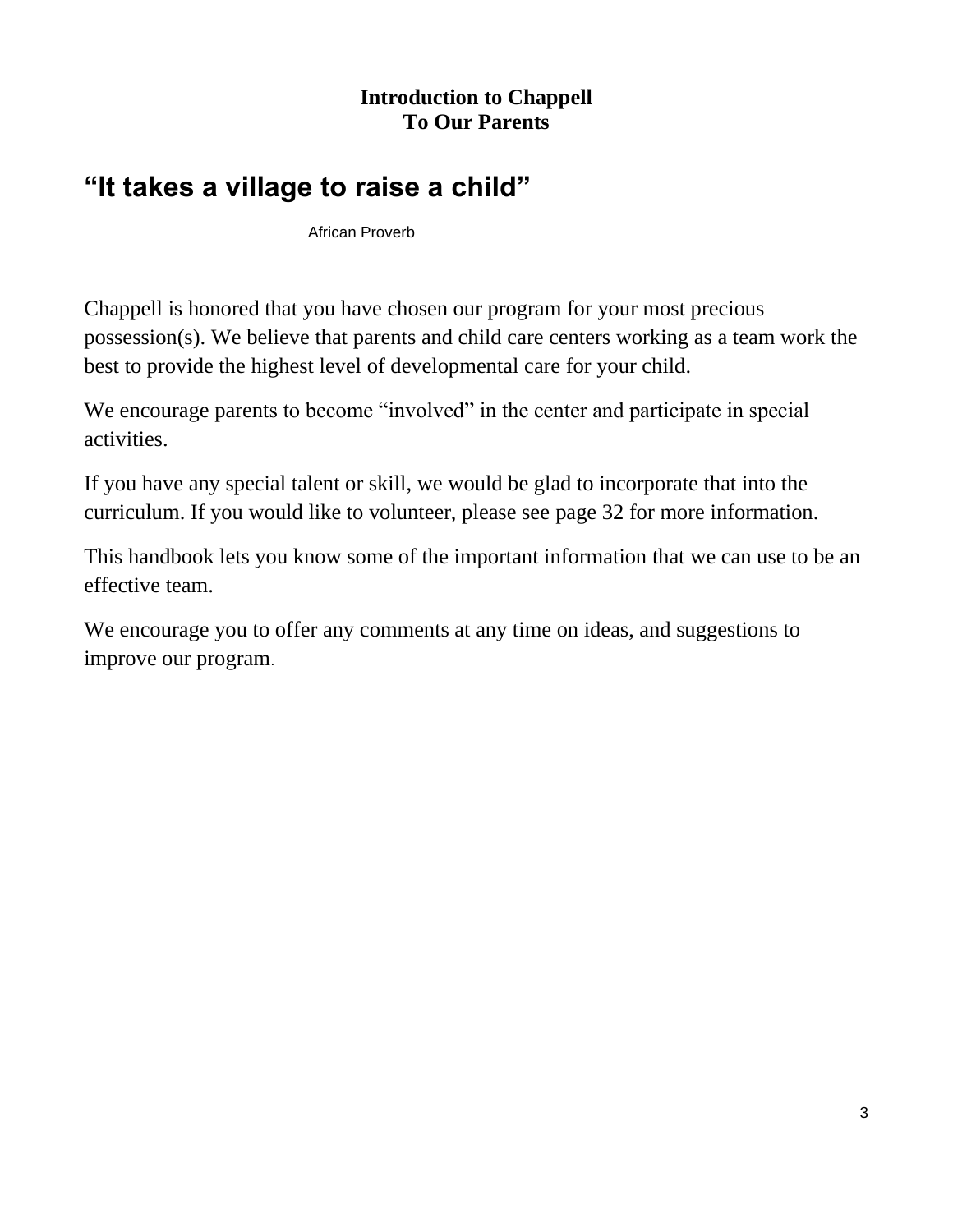# **Chappell Locations**

### **Chappell Deerwood (04)**

Director: Donna Tavares 8400 Baycenter Road Jacksonville, Florida 32256 (904)-739-1279 Fax: (904) 739-3588 [donna@chappellschools.com](mailto:donna@chappellschools.com) DCF License #C04DU0093 Hours: 6:30 am – 6:30 pm M-F

#### **Chappell FSCJ Downtown (12)**

Director: Adrieanna Robinson 101 West State Street Jacksonville, Florida 32202 (904) 632-3122 Fax: (904) 633-5944 [adreianna@chappellschools.com](mailto:adreianna@chappellschools.com) DCF License #C04DU0092 Hours: 7:00 am – 6:00 pm M-F

### **Chappell FSCJ North (11)**

Director: Tiffany Williams 4501 Capper Road Jacksonville, Florida 32218 (904) 713-6010 Fax: (904) 713-6012 tiffany@chappellschools.com DCF License #C04DU0094 Hours: 6:00 am – 6:00 pm M-F

#### **Chappell Emerson Head Start (19)**

Director: Gayle Nicholas-Dortch 3851 Emerson Street Jacksonville, Florida 32207 (904) 232-8649 Fax: (904) 551-3643 [gayle@chappellschools.com](mailto:gayle@chappellschools.com) DCF License #C04DU1109 Hours: 7:30 am – 4:30 pm M-F

# **Chappell FSCJ Kent (14)**

Director: Kristina Pike 3939 Roosevelt Boulevard Jacksonville, Florida 32205 (904) 381-3445 Fax: (904)381-3499 [kristina@chappellschools.com](mailto:kristina@chappellschools.com) DCF License #C04DU0091 7:30 am – 5:30 pm M-F

### **Chappell San Marco (17)**

Director: Alma Porcic 1301 Riverplace Boulevard Jacksonville, Florida 32207 (904) 399-1009 Fax: (904) 399-3161 alma@chappellschools.com DCF #C04DU1052 Hours: 7:00 am – 6:30 pm M-F

### **Chappell Longleaf (20)**

Director: Kathe Mesete 1520 Longleaf Pine Parkway St. Johns, Florida 32259 (904) 230-3337 [kathe@chappellschools.com](mailto:kathe@chappellschools.com) DCF License #C07SJ0141 6:30 am – 6:30 pm M-F

### **Chappell FSCJ South (13)**

Director: Shawn Oliver 11901 Beach Boulevard Jacksonville, Florida 32246 (904) 646-2225 Fax: (904) 646-2230 [shawn@chappellschools.com](mailto:shawn@chappellschools.com) DCF License #C04DU0095 Hours: 6:45 am – 6:00 pm M-F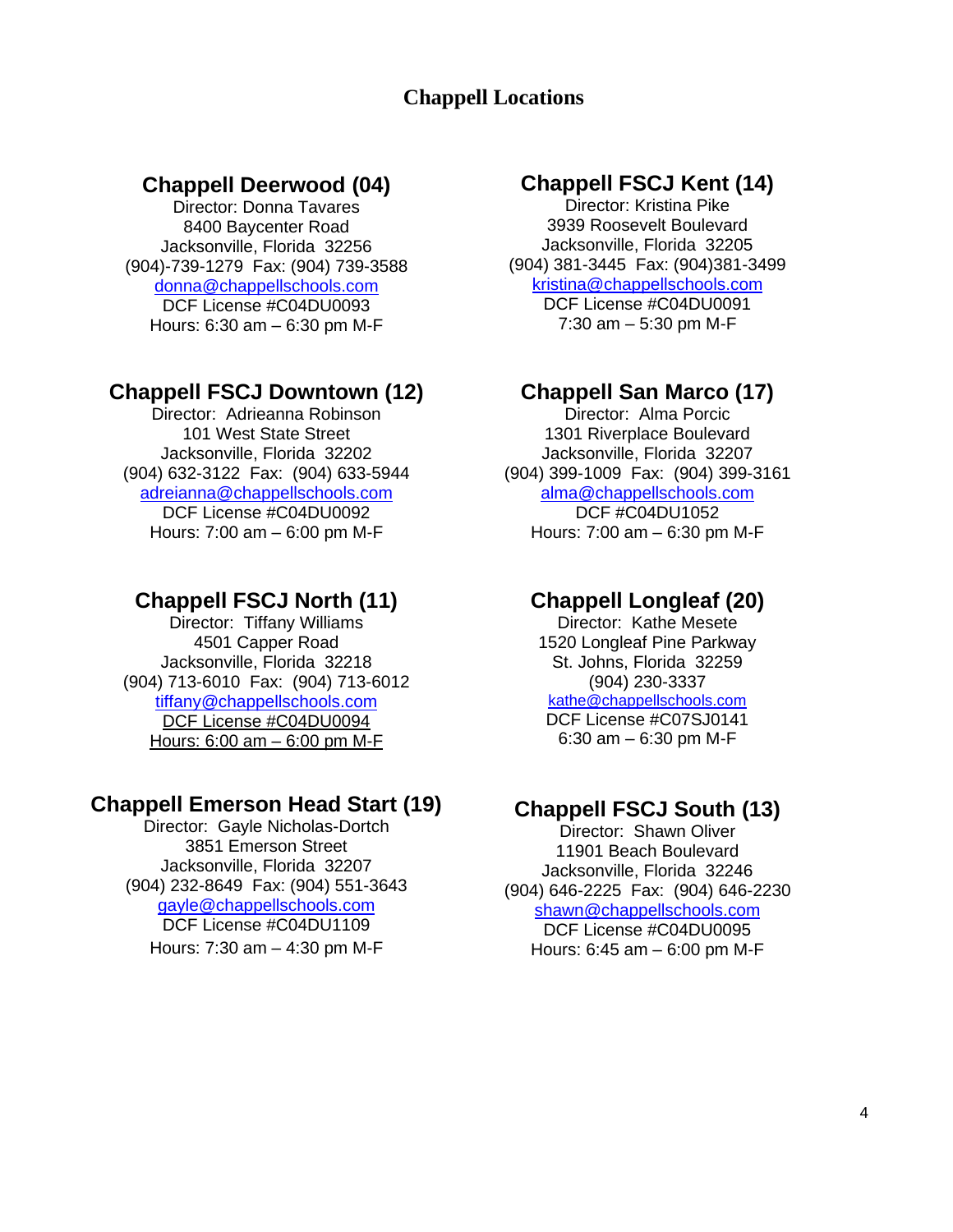

# **Chappell History and Timeline**

The Chappell School was founded in 1958 by LaDauskie Harward Chappell as a kindergarten. The Chappell School expanded from infant care through Grade 9. The maximum number of students served on the flagship campus was 700 (seven hundred) in the early 1970's. During the years in which these grades were in place, accreditation by the Southern Association of Colleges and Schools was acquired and maintained.

Upon the death of Mrs. Chappell in 1979, her daughter Katheryne Chappell Drennon, became President and Chief Executive Officer of the corporation. She devoted all efforts to the creation and maintenance of state-of-the-art child development centers which included well planned expansion focusing on the acquisition of management contracts for existing centers as well as the design and construction of new centers.

- In 1984, Chappell Deerwood opened as the first privately owned, free standing, non-subsidized child development center in an office park setting in the United States. In 1986 the center was nominated for the Architectural Design Award by Jacksonville Chamber of Commerce.
- In 1987, Chappell was awarded its first corporate contract; an exclusive provider contract from a Johnson & Johnson Company, Vistakon
- In 1996, Chappell at Riverplace is the first in-house child development center in Jacksonville, Florida.
- In 1996, Chappell is the largest woman-owned business in Jacksonville.
- In 1996 and 1997, Chappell names recipient of the Jacksonville Business Journal Fast 50 Award.
- In 1999, Chappell was awarded the child care contracts to provide care for the children of FSCJ students at 4 campuses. In 2008 these campus locations were NECPA certified.
- In 2000, Katheryne Chappell Drennon was appointed Chairman of the Board and her daughter, Lynne Byrd Harris, was appointed President thus creating a third generational continuum.
- In 2004, Chappell is the tenth largest woman-owned business in the State of Florida.
- In 2008, Chappell brought a quality assurance Director and Curriculum Director on board to assure quality processes and developmental learning.
- In 2008, FSCJ campus become NECPA certified, which continues today.
- In 2012 Chappell Schools was certified as an "Eco-Healthy" child care provider.
- In 2012, United Way partnered with Chappell to introduce the "Reading Pals" program.
- In 2013, upon the death of Katheryne C. Drennon, Nancy Dreicer was appointed President and CEO. A Board comprised of three local businessmen, Gianni Arcaini, Howard Lippes and Jim Kern, was created to lead Chappell to the next level of quality and expansion.
- In 2014, Chappell opened its first Head Start center.
- In 2019, Chappell opened its first center in St. John's County.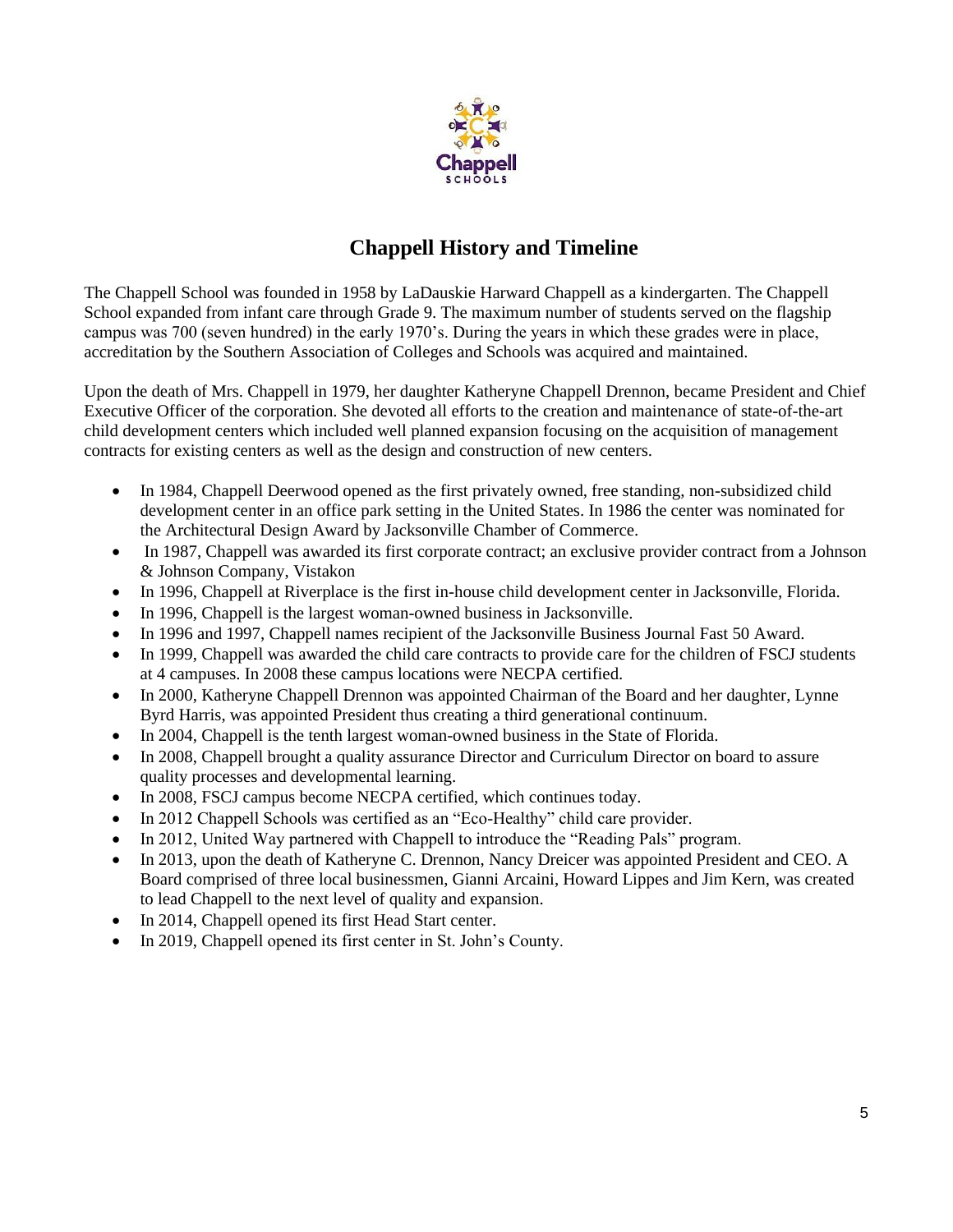

# **The Heart of Chappell**

#### **Safe/We Exceed DCF Requirements**

**State of the Art Curriculum Technology** Physical Environment

#### **Stability (more than 58 years in business)**

**Highly-trained Staff**

**Social Graces** Social, Emotional Development **Etiquette** 

#### **Culture** Art

Music **Diversity** 

#### **Fun Environment for Children, Parents and Staff**

**Health and Nutrition Awareness** Exercise Eco-friendly **Gardens** 

### **Chappell Makes Learning Fun!!**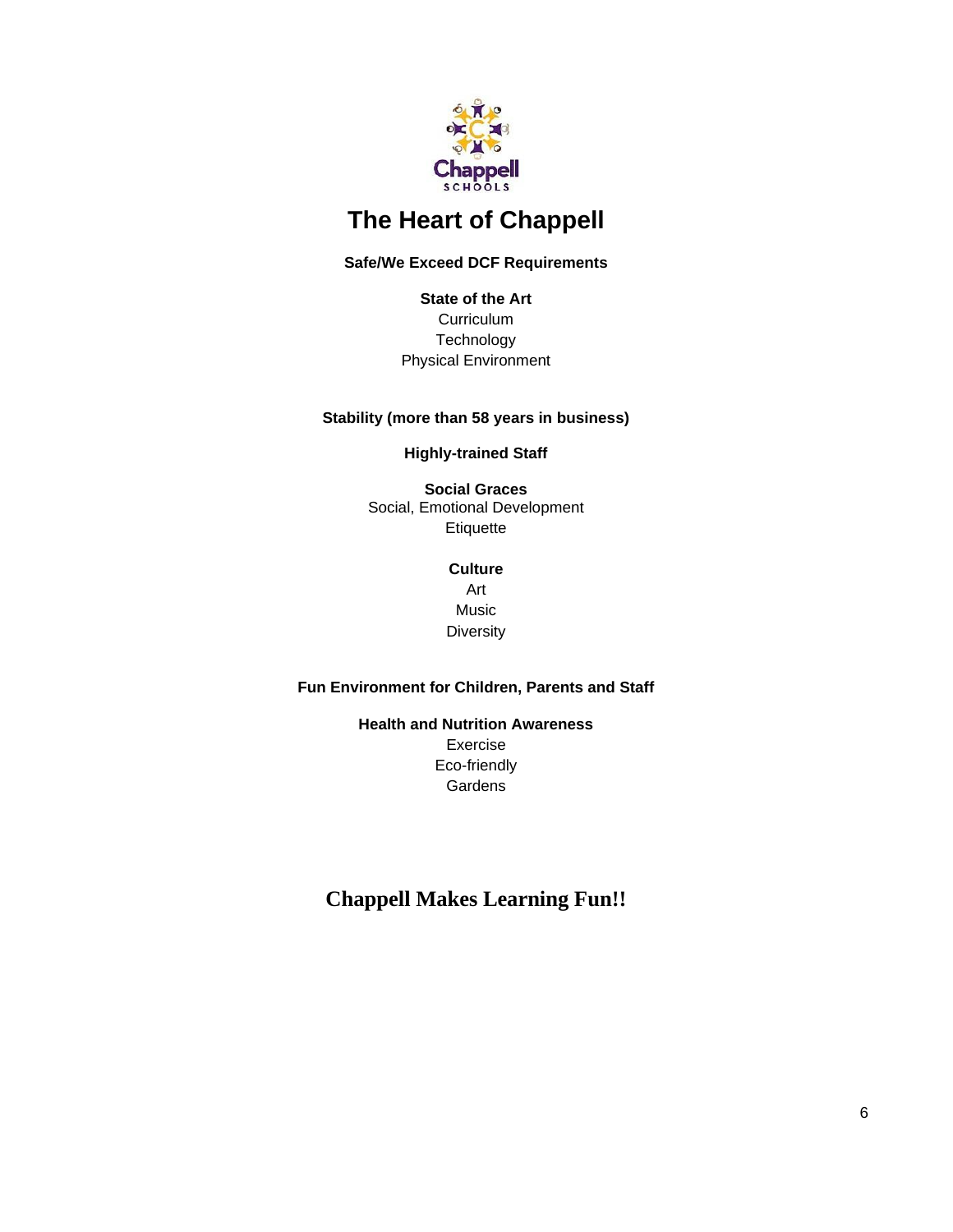# **Chappell Curriculum Philosophy**

Chappell Child Development Center's curriculum provides each child with active experiences which are extended through language and non-verbal representation. The curriculum represents continuous learning opportunities using a multi-sensory developmental approach in which all activities are appropriate to the development of the TOTAL child. On staff is a Curriculum Coordinator whose responsibilities include coordinating all aspects of the curriculum and training staff members.

Our Early Literacy and Learning Model (ELLM) curriculum reflects the developmental approach to teaching which supports the idea that children learn best when they are actively involved in the learning process. Children must first learn at the concrete level for concepts to be internalized. Emphasis is on simple beginnings: hands-on activities; manipulating, creating, building, exploring, and actively doing!

| <b>KEY</b>            | Exploring actively with all senses                                                |
|-----------------------|-----------------------------------------------------------------------------------|
| <b>EXPERIENCES IN</b> | Discovering relationships through direct experience                               |
| <b>ACTIVE</b>         | Manipulating, transforming and combining materials                                |
| <b>LEARNING:</b>      | Choosing materials, activities, purposes                                          |
|                       | Acquiring skills with tools and equipment                                         |
|                       | Using the large muscles                                                           |
|                       | Taking care of one's owns needs<br>$\bullet$                                      |
| <b>KEY</b>            | Focus on language and literacy<br>$\bullet$                                       |
| <b>EXPERIENCES IN</b> | Communicate about experiences, thoughts, and strategies<br>$\bullet$              |
| <b>USING</b>          | Create opportunities for children to listen attentively using books,<br>$\bullet$ |
| LANGUAGE:             | puppets, and flannel boards                                                       |
|                       | A print enriched environment throughout the room<br>٠                             |
|                       | Experiencing pre-writing through journaling, dictation and charting               |
|                       | stories                                                                           |
|                       | Singing, rhyming games, poems and creating stories                                |
| <b>KEY</b>            | Recognizing objects by sound, touch, taste, and smell<br>$\bullet$                |
| <b>EXPERIENCES IN</b> | Imitating actions<br>$\bullet$                                                    |
| <b>REPRESENTING</b>   | Relating pictures, photographs, and models to real places and things<br>$\bullet$ |
| <b>EXPERIENCES</b>    | Role playing and pretending<br>$\bullet$                                          |
| <b>AND IDEAS:</b>     | Making models out of clay and blocks, etc.<br>$\bullet$                           |
| <b>SERIATION:</b>     | Comparing: Which one is bigger/smaller, heavier/lighter,<br>$\bullet$             |
|                       | rougher/smoother, louder/softer, harder/softer, longer/shorter,                   |
|                       | taller/shorter, wider/narrower, sharper/duller, darker/lighter, etc.              |
|                       | Arranging several things in order along some dimensional and                      |
|                       | describing the relations (the longest one, the shortest one, etc.)                |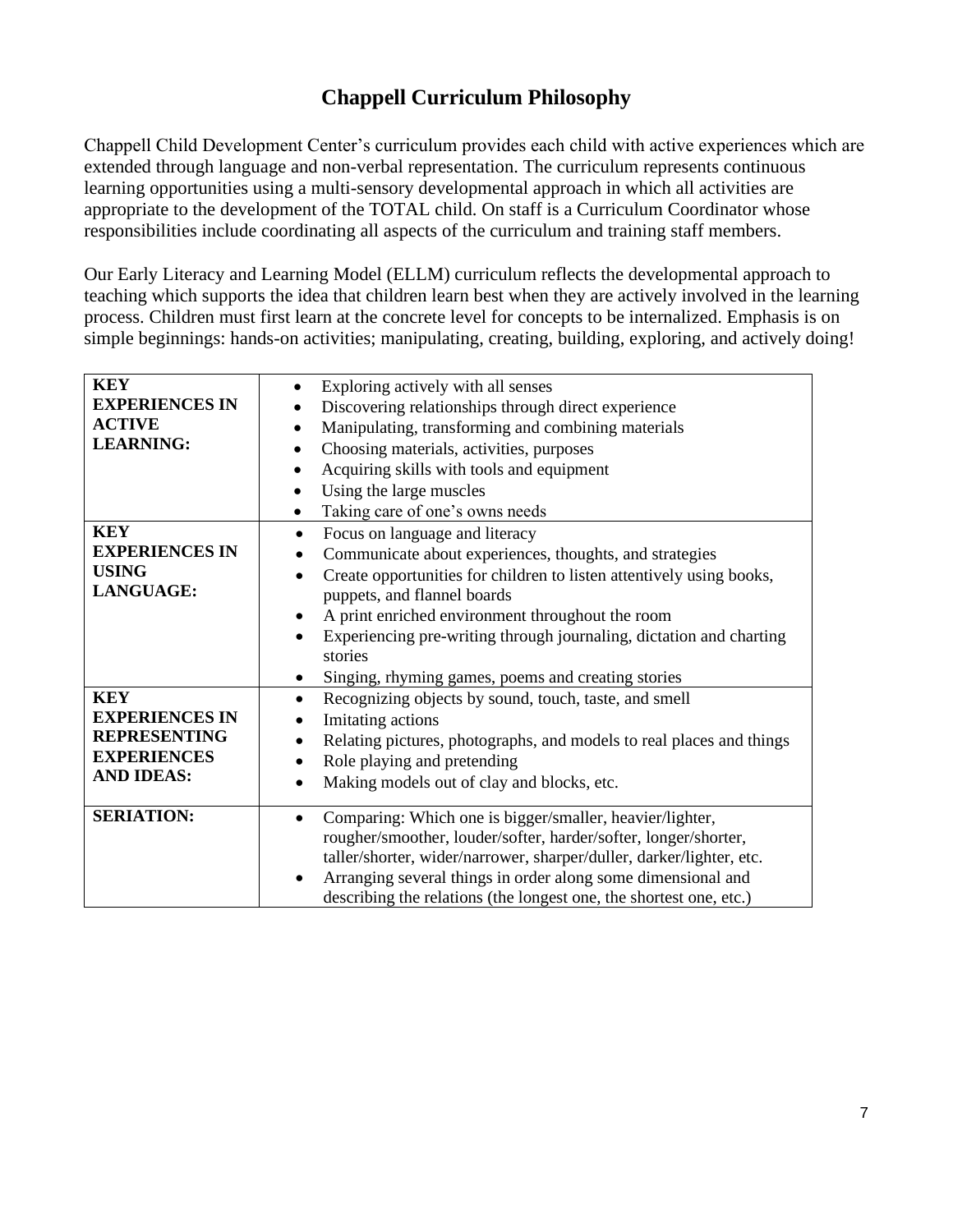#### **Chappell Curricular Philosophy (continued)**

| <b>KEY</b>            | Classification<br>$\bullet$                                                                |  |
|-----------------------|--------------------------------------------------------------------------------------------|--|
| <b>EXPERIENCES IN</b> | Investigating and labeling the attributes of things<br>$\bullet$                           |  |
| <b>DEVELOPING</b>     | Noticing and describing how things are the same/how they are different<br>$\bullet$        |  |
| <b>LOGICAL</b>        | Sorting and matching<br>$\bullet$                                                          |  |
| <b>REASONING:</b>     | Using and describing something in several different ways<br>$\bullet$                      |  |
|                       | $\bullet$                                                                                  |  |
|                       | Describing what characteristics something does NOT possess or what class it                |  |
|                       | does NOT belong to                                                                         |  |
|                       | Holding more than one attribute in mind at a time (Example: Can you find<br>$\bullet$      |  |
|                       | something that is red and made of wood?)                                                   |  |
|                       | Distinguishing between "some" and "all"<br>$\bullet$                                       |  |
| <b>NUMBER</b>         | Comparing number and amount: more/less, same amount: more/fewer, same<br>$\bullet$         |  |
| <b>CONCEPTS:</b>      | number                                                                                     |  |
|                       | Comparing the number of items in two sets by matching them in one-to-one<br>٠              |  |
|                       | correspondence (Example: are there as many cookies as there are children?)                 |  |
|                       | Counting objects, as well as counting by rote<br>$\bullet$                                 |  |
| <b>KEY</b>            | Fitting things together and taking them apart<br>$\bullet$                                 |  |
| <b>EXPERIENCES IN</b> | Rearranging a set of objects or one object in space (folding, twisting,<br>$\bullet$       |  |
| <b>UNDERSTANDING</b>  | stretching, stacking, tying) and observing the spatial transformations                     |  |
| <b>TIME AND</b>       | Observing things and places from different spatial viewpoints<br>$\bullet$                 |  |
| <b>SPACE:</b>         | Experiencing and describing the positions of things in relation to each other<br>$\bullet$ |  |
|                       | (e.g., in the middle, on the side of, on, off, on top of, over, above)                     |  |
|                       | Experiencing and describing the direction of movement of things and people                 |  |
|                       | (to, from, into, out of, toward, away from)                                                |  |
|                       | Experiencing and describing relative distances among things and locations<br>$\bullet$     |  |
|                       | (close, near, far, next to, apart, together)                                               |  |
|                       | Experiencing and representing one's own body: how it is structured, what                   |  |
|                       | various body parts can do                                                                  |  |
|                       | Learning to locate things in the classroom, school and neighborhood<br>$\bullet$           |  |
|                       | Interpreting representations of spatial relations in drawings and pictures<br>$\bullet$    |  |
| <b>TIME</b>           | Planning and completing what one has planned<br>$\bullet$                                  |  |
|                       | Describing and representing past events                                                    |  |
|                       | ٠                                                                                          |  |
|                       | Anticipating future events verbally and by making appropriate preparations<br>$\bullet$    |  |
|                       | Starting and stopping an action on signal                                                  |  |
|                       | Noticing, describing, and representing the order of events                                 |  |
|                       | Experiencing and describing different rates of movement                                    |  |
|                       | Using conventional time units when talking about past and future events                    |  |
|                       | (morning, yesterday, hour, etc.)                                                           |  |
|                       | Comparing time periods (short, long; new, old; young, old; a little while, a               |  |
|                       | long time)                                                                                 |  |
|                       | Observing clocks and calendars are used to mark the passage of time                        |  |
|                       | Observing seasonal changes                                                                 |  |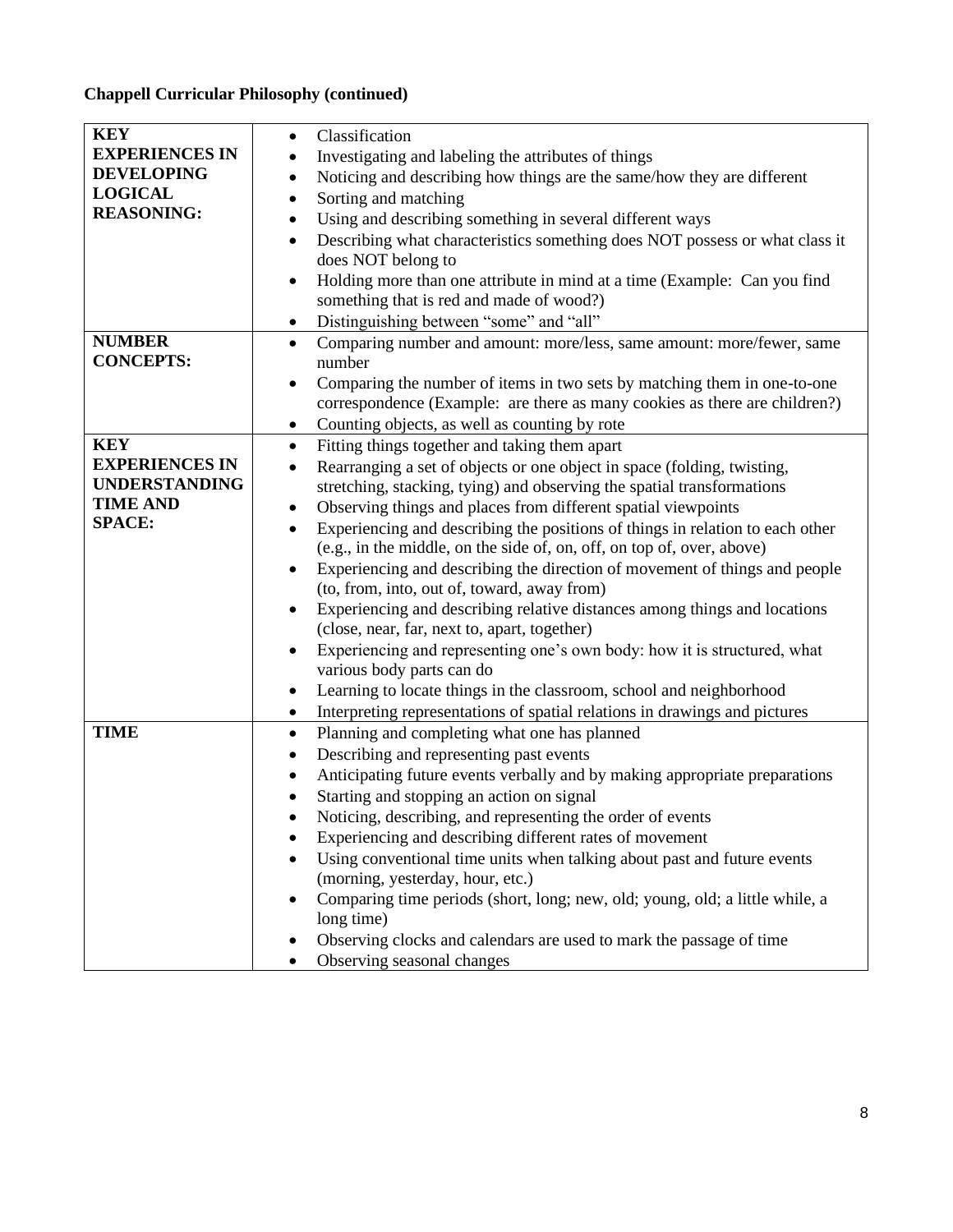# **Going Green**

To further support the overall health and well-being of our children, in 2012 Chappell became certified as an ecohealthy child care provider. We use green cleaning products, we recycle, and we educate our children on how to protect our earth. Please help by never sending aerosol sprays to school with your children. We encourage our parents – in addition to routine health care and wellness programs – to also provide an eco-health environment at home.

### **Tobacco-free/Smoke-free/Drug-free/Weapon-free**

To further support our commitment to be an eco-healthy child care provider, Chappell maintains a drug-free, smoke-free and weapon-free environment at all our centers. This includes e-cigarettes. This policy also applies to our parents.

# **Child Bill of Rights**

Chappell endorses the rights of young children and upholds the belief that each child is an individual with varying individual needs, interests and abilities and is, therefore, entitled to respect equal to that of any adult. Through teaching techniques and most importantly by example, each child has the right to be given opportunities to develop positive and rewarding attitudes towards self and others; with the emphasis being constantly placed on individual, social and cultural diversity.

Within our program each child is provided the opportunity to develop to his or her full potential through experiences which encourage success. It is our feeling that success builds success and that each step in the child's developmental/educational process is a milestone.

We firmly support the philosophy that it is the right of each child to:

- Expect a safe, suitable and caring environment which is conducive to learning and which enhances individual development through rewarding and appropriate experiences,
- Freely express his or her ideas and feelings through drama, dance and movement, art, construction, music and language in keeping with acceptable and desirable forms of behavior,
- Encounter experiences provided under guidance which assists them in developing qualities of self-esteem, leadership and creativity,
- Develop relationships of mutual trust and respect with adults and peers, understand perspectives and diversities of other people, negotiate and apply rules of group living,
- Develop independence through making choices as they relate to activities, materials and interactions which demonstrate respect for self and others.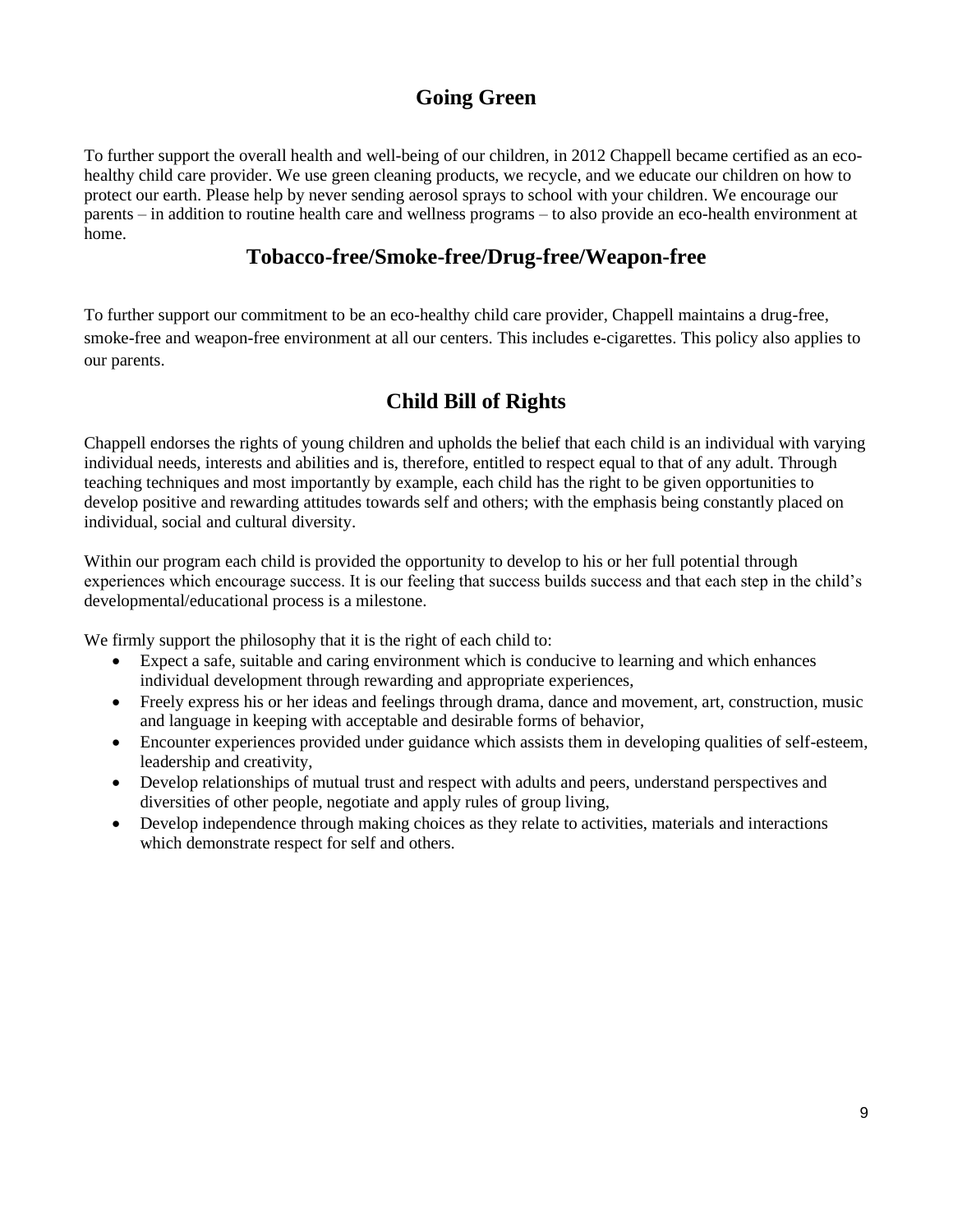# **Parent Bill of Rights**

We believe that parents have rights and that their concerns are reasonable and important:

A Healthy Learning Environment

- Parents have the right to know that their child is be safe at school, both physically and emotionally.
- Parents have the right to know that all children is treated fairly regardless of race, creed, national origin, economic status, gender, age or disability, and that each child is treated as an individual.
- Parents have the right to clearly define in writing any special requirements of their child/ren.
- Parents have the right to know that the staff is experienced and trained in child development.
- Parents have the right to know that any negative or cruel behavior among students or between students and staff will not be tolerated.

Clear, Courteous Communication

- Parents have the right to be treated with courtesy by all members of the staff.
- Parents have the right to participate in meaningful parent-teacher conferences to discuss their child's school progress and welfare.
- Parents have the right to visit schools and classes at any time.
- Parents have the right to know that they can approach a staff member with a concern and be assured the staff member will listen carefully and do everything possible to address the issue.

Information on School Policies

- Parents have the right to expect strict confidentiality of all information regarding their personal information.
- Parents have the right to information on academic requirements of the school program.
- Parents have the right to inspect their child's record and respond to any statement.
- Parents have the right to be informed of  $-$  and to appeal  $-$  school policies.
- Parents have the right to be informed of  $-$  and to appeal administrative decisions.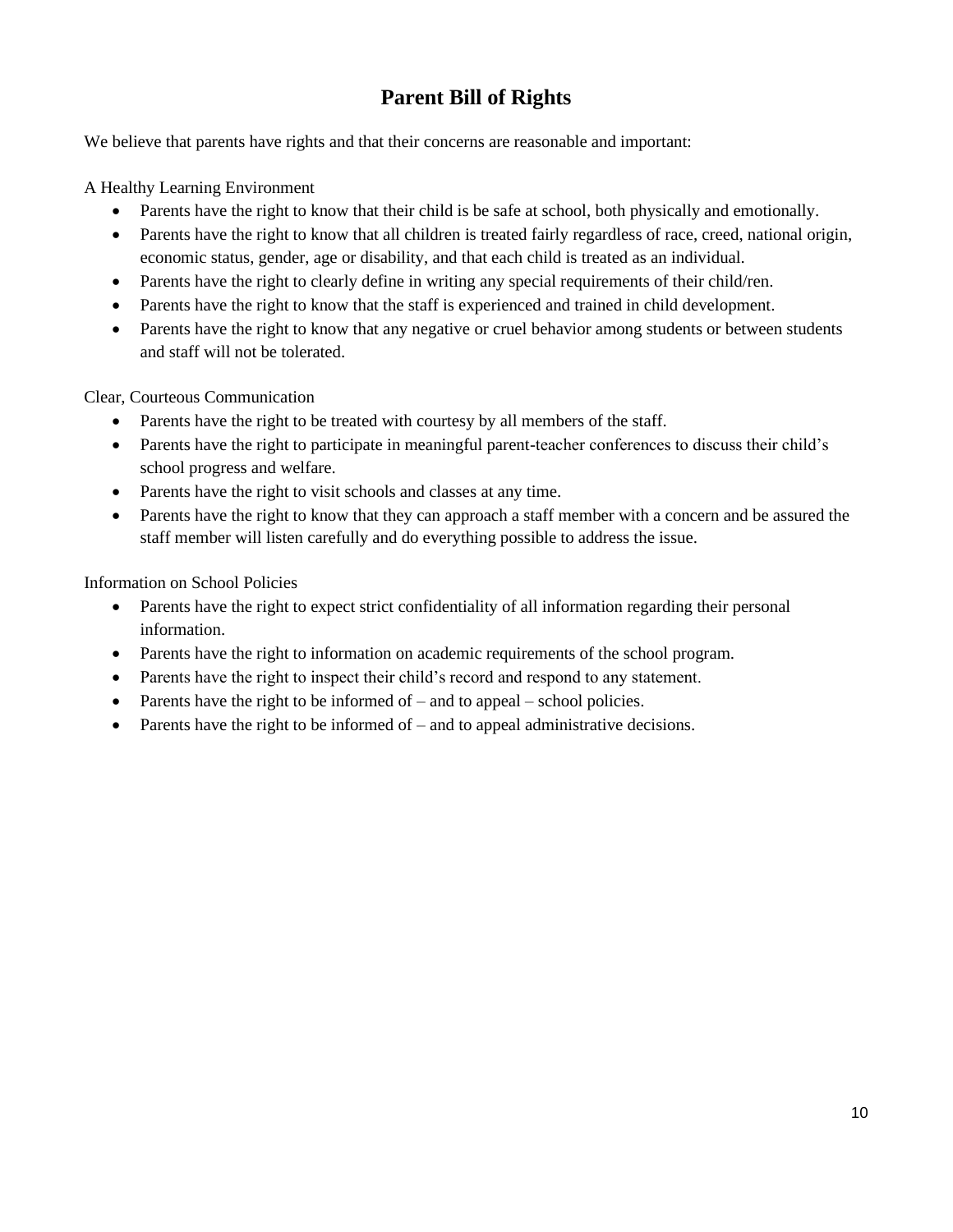# **Programs and Services**

Chappell curriculum is supplemented by the **Early Learning Literacy Model (ELLM/Plus)**. This literacyfocused curriculum builds children's cognitive development through literacy, mathematics, science, social studies, the arts, motor experiences, and physical health.

**Developmental Space** consists of extensive classrooms which are divided into multiple centers for age appropriate groupings, thereby providing versatility of developmental play and learning experiences.

**Enrichment Resources** includes a variety of enrichment activities are included in our curriculum; such as: cultural experiences, music, art computer science and movement.

**HATCH** is an iPad based system that scaffolds learning student by student. It monitors child process as children play showing teachers exactly what each child knows so they can develop individual lesson plans.

**Sunform Alphabet System** is a learning system introducing 2-year old's to pictures that in the 3-year old classroom become the basis for solid learning of the alphabet. This sets a strong platform for the K4 children who are well on their way to reading/writing and spelling

**Kaymbu** is a parent communication tool allowing text and email communication between teachers and parents. Teachers can even text pictures of the children throughout the day.

**"Fine Dining"** is experienced by our four-year-old students and includes periodic lunches exhibiting the highest form of dramatic play. Proper table settings, social graces, decorum and exquisite manners (example: boys seating girls) are all part of this program.

**"Teddy-Bear Tea"** is typified by high tea served with all accoutrements at the child's level. Teddy bears, parents, and grandparents are cordially invited.

**"Barney Par-Tea"** is the introduction of manners (please, thank you, etc.) with our two-year old students.

**"Open-Door" Policy** welcomes parents to observe any developmental area at any time.

**In-service and staff training programs** are held monthly.

**Parental Counseling** by Directors and qualified staff members is available.

**Referral Incentives** are issued to parents upon the referred enrollment of another family.

#### **Enrollment Requirements**

Chappell centers accept children ages 6 weeks to 5 years. The only admission criterion that may vary between centers is the age and ambulatory stage of the child. Parents are responsible for submitting:

- Registration Form
- Child Contact Form
- Medical Health Form
- Certificate of Immunization
- Enrollment agreement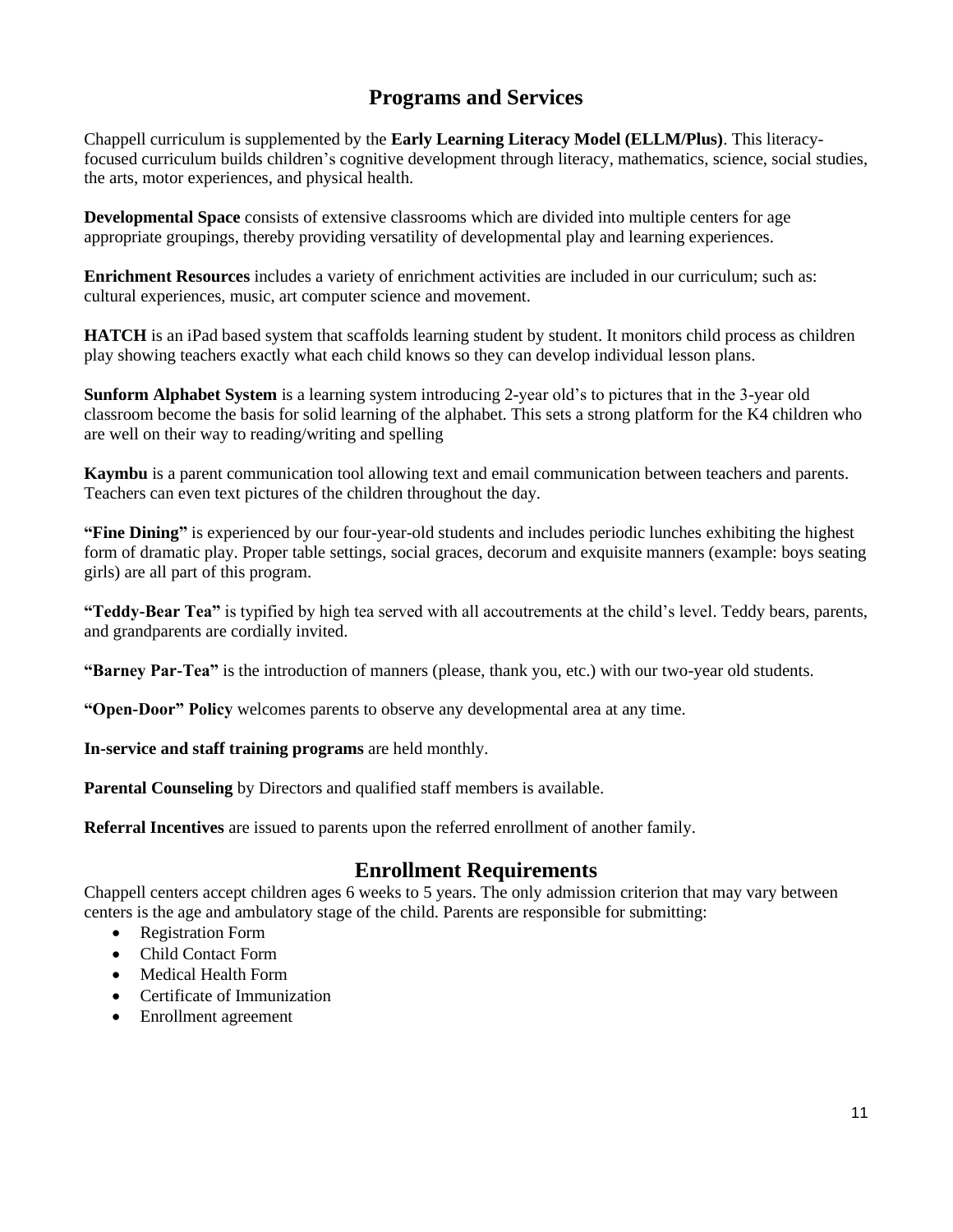# **Licensure and Regulations/Direct Supervision of Children**

The Chappell Child Development Centers are issued a license by the county/state to operate a child care center. The Florida Department of Children & Families rules and regulations which govern the center are filed in the administration office. In accordance with the state and agency regulations, each child registered at the Chappell Child Development Center must at the time of entrance, provide the center with any state required student physical form, immunization form and flu flyer.

All children (including school aged) are always within sight and sound of a qualified teacher. Teacher to child ratios will not exceed the standards established by the Department of Children and Families. Upon entering and closing the facility two staff members must be present at all times to ensure safety. All staff members that are responsible for opening and closing are trained by the program director on proper procedures including safety practices If teachers call out of work we have extra Chappell subs that can step in to maintain ratios. If a sub is not available, the director or assistant director will step into the classroom until proper coverage has arrived. Employees at Chappell are mandated to report any evidence of child abuse. **These teacher to child ratios are minimum guidelines and often are often reduced during field trips, special events and activities.**

| Age             | <b>Child: Teacher Ratio</b> |
|-----------------|-----------------------------|
| Infant          | 4:1                         |
| <b>Toddlers</b> | 6:1                         |
| K2              | 11:1                        |
| K <sub>3</sub>  | 15:1                        |
| K4              | 20:1                        |
| <b>VPK</b>      | 11:1 OR 20:2                |
| School Age      | 25:1                        |

*\*\* Please note that volunteers, observers are NOT counted in ratios. Chappell also has resource teachers (PE, Music, Reading, etc.) are often in the classroom assisting the teachers*

### **Sleeping/Nap/Quiet Time**

Parents are to provide the following:

- Fitted crib sheet
- Small blanket

In order to reduce the risk of Sudden Infant Death Syndrome (SIDS), staff will place the infant to sleep on his/her back. Each infant will be placed for sleeping on a firm mattress and in a safe crib. Please note that due to DCF regulations no blankets are allowed in the crib. A sleep sack may be used. When an infant can easily turn over onto his/her stomach, staff will continue to put the infant to sleep on the infant's back but allow the infant to roll over onto his/her stomach/ side as the infant prefers. Positioning devices that restrict the infant's movement in the crib will not be used unless a physician's written statement authorizing its use is provided. Infants sleep on their own schedule.

Children from twelve months begin to sleep as a class after lunch. Specific naptime schedules can be found on the class schedule found on the parent information board in every classroom.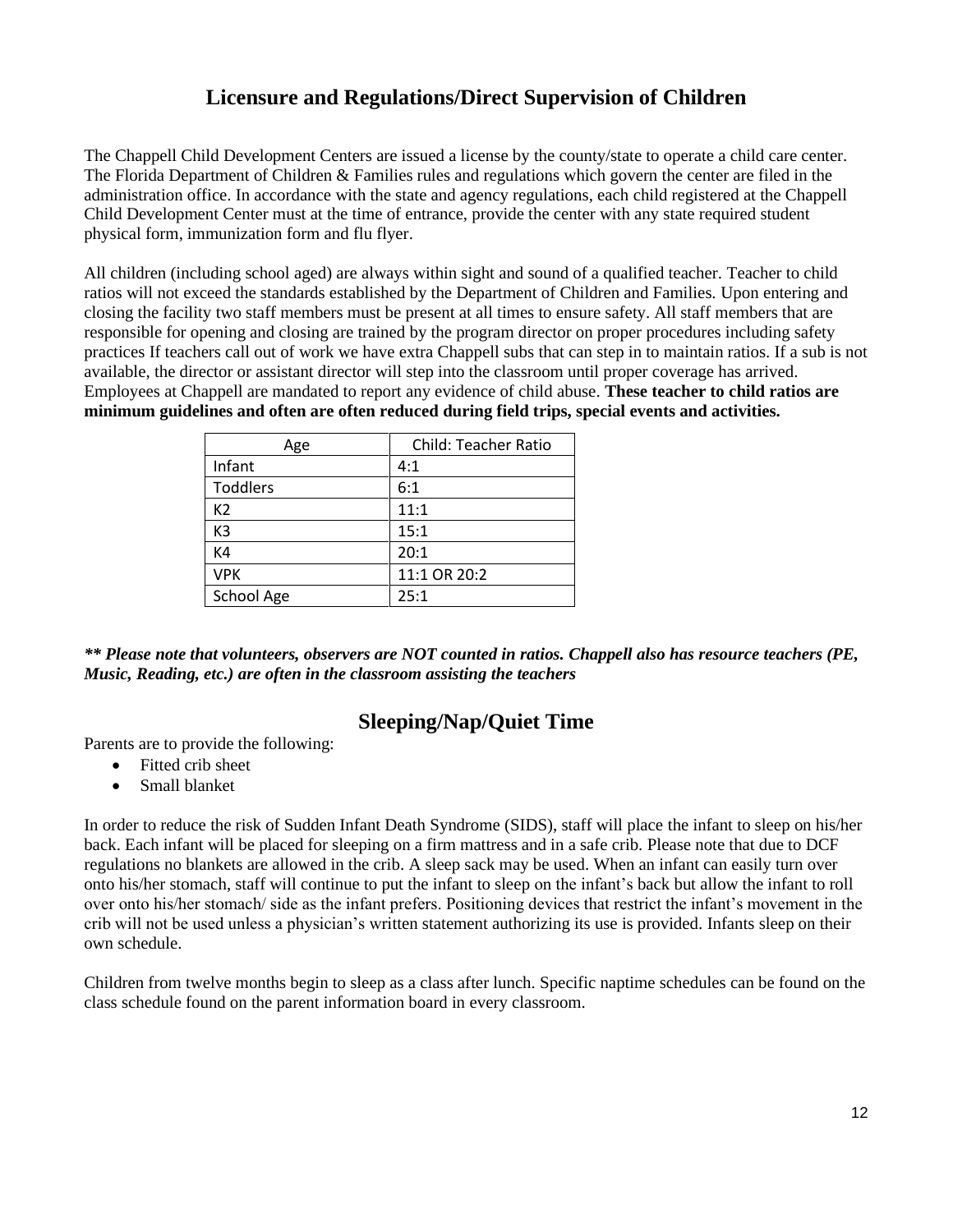### **Matriculation**

Developmental groupings are generally formed by the matriculation process. In order to adhere to kindergarten entry date requirements, the age groupings are based on the child's age as of the first day of each September.

### **Outside Time**

Outside time is an integral part of a healthy day. Weather conditions permitting, children will not be excluded from their outside time.

### **Progress Reports/Parent and Teacher Conferences**

In an effort to provide specific and frequent feedback regarding your child's development, performance and overall progress, Chappell Schools offer parents an assessment of innate and acquired skills via Progress Reports. Assessments are conducted no fewer than twice per year and shared with parents through parent/teacher conferences. Chappell will work with all families to ensure we are able to schedule a convenient conference date, time, method. These reports are designed to provide systematic evidence of not only each child's academic achievement, but also development in areas such as social, cognitive, emotional, physical and creative growth. Progress Reports provide us the opportunity of stepping back from the details of day-to-day activities and build a conceptual framework reached throughout an entire school year.

Chappell acknowledges that students are individuals who develop and therefore learn, differently. We understand children must be given appropriate opportunities to demonstrate achievement through varying contexts and concepts. Evaluation is based on well-defined standards that serve to indicate development of the *whole* child, incorporating the child's prior and current developmental achievements as well as data compiled throughout each academic year. In the development of children, it is important for us to look not for perfection, but rather acknowledge consistent effort and improvement toward the proficiency and mastery of an appropriately enhanced curriculum.

We greatly appreciate your assistance in helping our students achieve the exceptionally high goals and standards we set forth as a leader in Early Childhood Education. Each child's overall well-being and development is of the utmost importance to us and we have historically proven that through the use of the proper assessment tools such as our Progress Report, our students have/will successfully demonstrate the necessary knowledge and skills required for entrance into Kindergarten and subsequent years of education. We value the opportunity of providing your child a strong, enhanced educational foundation upon which to build future studies.

### **Developmental Assessments**

Children will be assessed using the Teaching Strategies and/or Ages and Stages Questionnaire (ASQ) assessment tools twice per year. Screening is a process to determine if a child has any developmental concerns that may require further evaluation and follow-up. Screenings conducted at the center may include vision, hearing, speech/language, nutrition, dental, and overall development.

Parents will be informed in writing of results of these screenings. At home activities may be recommended based on the results of the screenings. If further evaluation or services are needed, parents will be referred to appropriate agencies or to their personal pediatricians. VPK children are assessed three times per year using a Department of Education assessment.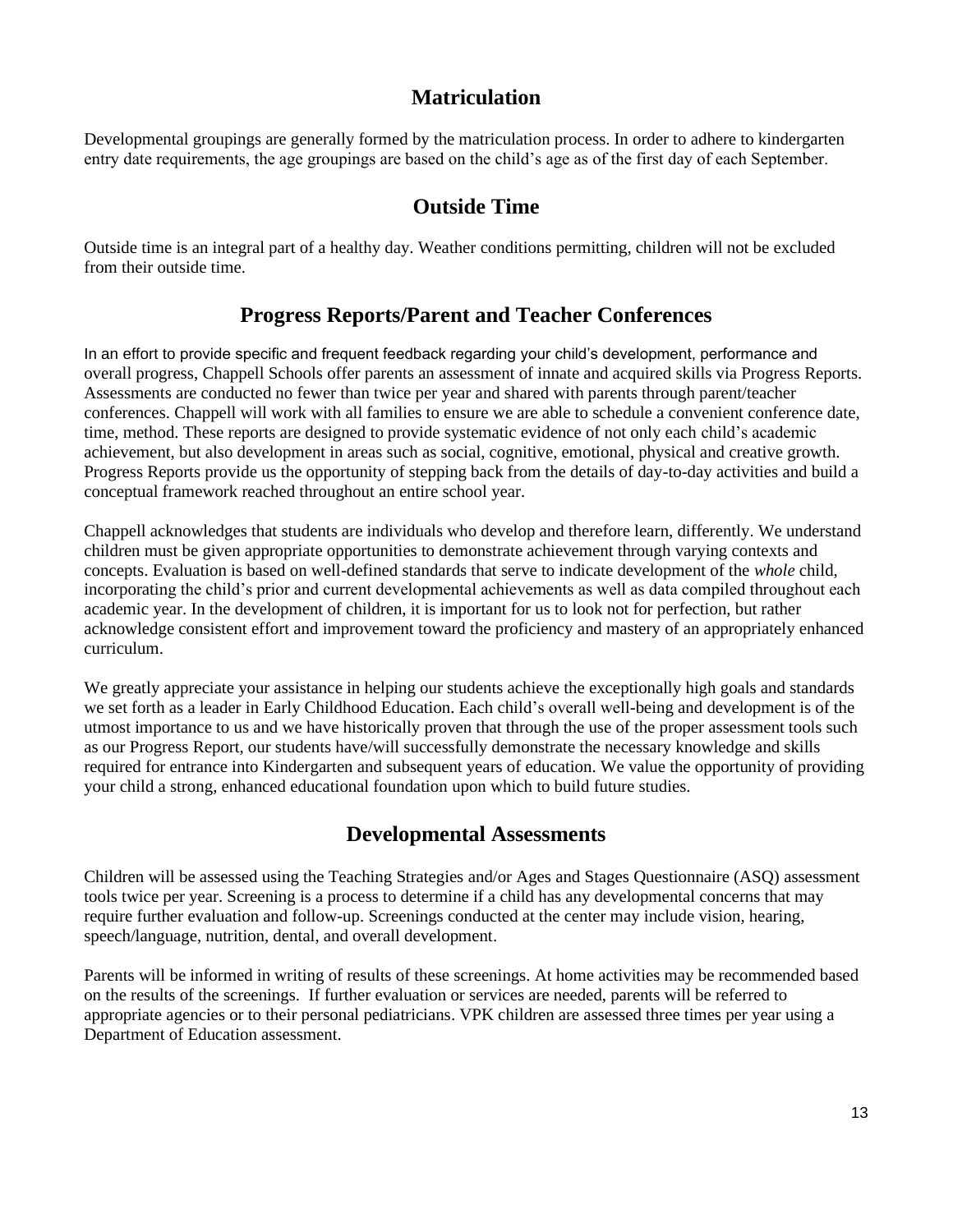# **Chappell: Child Management Behavior Protocol**

#### **(DCF Discipline and Expulsion Policy Included)**

#### **Statement:**

Chappell recognizes the importance of promoting acceptable behavior and methods of discipline within the childcare setting. We believe that all children have the right to expect positive approaches to discipline, which foster self-esteem, respect, tolerance and self-control. Behaviors which injure people either emotionally or physically or damage property are real problems to adults/staff and the other children. These behaviors must be dealt with in an appropriate manner.

#### **We do not support any type of physical force or abusive language in disciplining children. In accordance with DCF regulations, discipline will not be severe, humiliating, or frightening nor will it be associated with food, rest or toileting.**

#### **After an incident, our first step:**

We will tend to the injured child to see if medical attention is needed. We will give the child who hit, kicked, etc. an opportunity to apologize and provide comfort. We will notify both sets of parents and prepare an incident report. (DCF requires the report be signed by a parent or caregiver the day of the incident.)

#### **Our aims:**

- To promote self-discipline.
- To develop within each child an appreciation of others and their feelings.
- To increase children's understanding of the consequences of their behaviors on others and themselves.
- To encourage the child's ability to socialize and get along with others.
- To reinforce the positive and discourage the negative behavior.

#### **We will do this by:**

| Reasoning                                           |
|-----------------------------------------------------|
| Space layout                                        |
| Applying the rules                                  |
| Valuing and promoting the partnerships with parents |
|                                                     |

#### **VALUING AND PROMOTING THE PARTNERSHIP WITH PARENTS**

We value the partnership with parents at Chappell and keep them informed of our policies and any issues.

#### **DON'TS**

- Physical punishment will NEVER be used or threatened.
- Adults should not shout or raise their voices.
- Staff should avoid labeling children as "naughty" or "good." Staff should never shame a child or make derogatory remarks about the child or the child's family.
- No language should be used by staff that is profane, humiliating or frightening to the child.
- Unnecessary constraints or restrictions will not be imposed on children.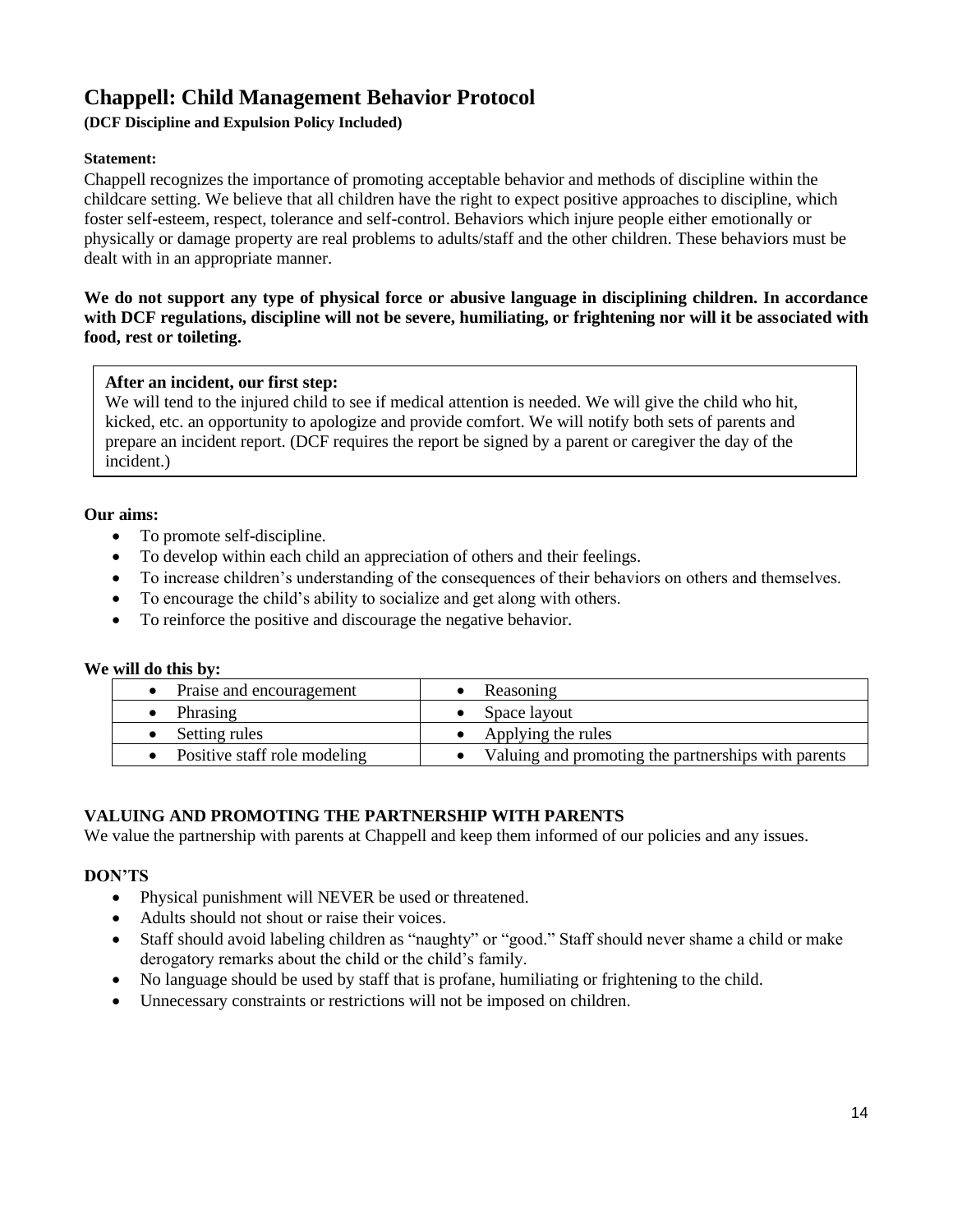#### **Behavior Management (continued)**

#### **DO'S**

- Staff is to stop aggressive or bullying behavior immediately and make clear that this type of behavior is unacceptable.
- Child may be separated (removed) from the classroom in the event of a significant behavioral disruption (i.e., tantrum). The will be supervised by another Chappell teacher or Director and will be returned to the classroom once they have calmed down.
- Any behavior problems are dealt with in a developmentally appropriate way.
- When necessary, staff should outline the problems for children and encourage them to think out solutions.
- Staff should help children take responsibility for their actions.
- Adults use observations as a way of finding out any possible reasons for unwanted behavior.

**Shaken Baby Syndrome**, also known as abusive head trauma is a serious brain injury resulting from forcefully shaking an infant or toddler. Symptoms include extreme fussiness, difficulty staying awake, breathing problems, poor eating, vomiting, pale skin, seizures and coma. At Chappell, we follow this behavior management protocol to ensure the safety of each child. Each staff member is trained on this syndrome and what the symptoms look like. If any of these symptoms are observed in children in our care, we will ensure medical attention is given and the proper authorities are notified.

#### **IN THE CASE OF PERSISTENT INAPPROPORATE BEHAVIOR (Biting is covered by a separate policy)**

- The child's parents/caregivers will be involved at first hit, kick, thrown toy, etc. The director will discuss the situation with the parents/caregivers in an attempt to find the possible cause of the behavior.
- The Director and the parents/caregivers will together develop strategies for dealing with the unwanted behavior, which could be implemented at home.
- Should it be necessary and with the consent of the parent/caregiver, advice and assistance will be sought from relevant external specialists to address the matter.
- After two incidences in one week, which caused or could have caused injury to self or others, the child will be suspended for one day, and after five such incidences the child will be suspended for a week. However, if the Director at any time feels the behavior is extreme and dangerous to other children or teachers, the child will be removed from the Center. This may be a temporary or permanent expulsion.

#### **STUDENT/PARENT DISMISSAL AND EXPULSION POLICY**

As stated above, we want to work with parents and children to prevent suspension and expulsion. We encourage collaboration with early childhood mental health consultants and interventionists. So, and expulsion should be rare at Chappell. However, Chappell reserves the right to expel a child at any time for any reason. We also reserve the right to dismiss a child for the below parent actions:

| Habitual disregard to drop off and pick up times | Habitual disregard to sick child policies      |
|--------------------------------------------------|------------------------------------------------|
| Habitual non-payment of fees                     | Abusive behavior toward staff or other parents |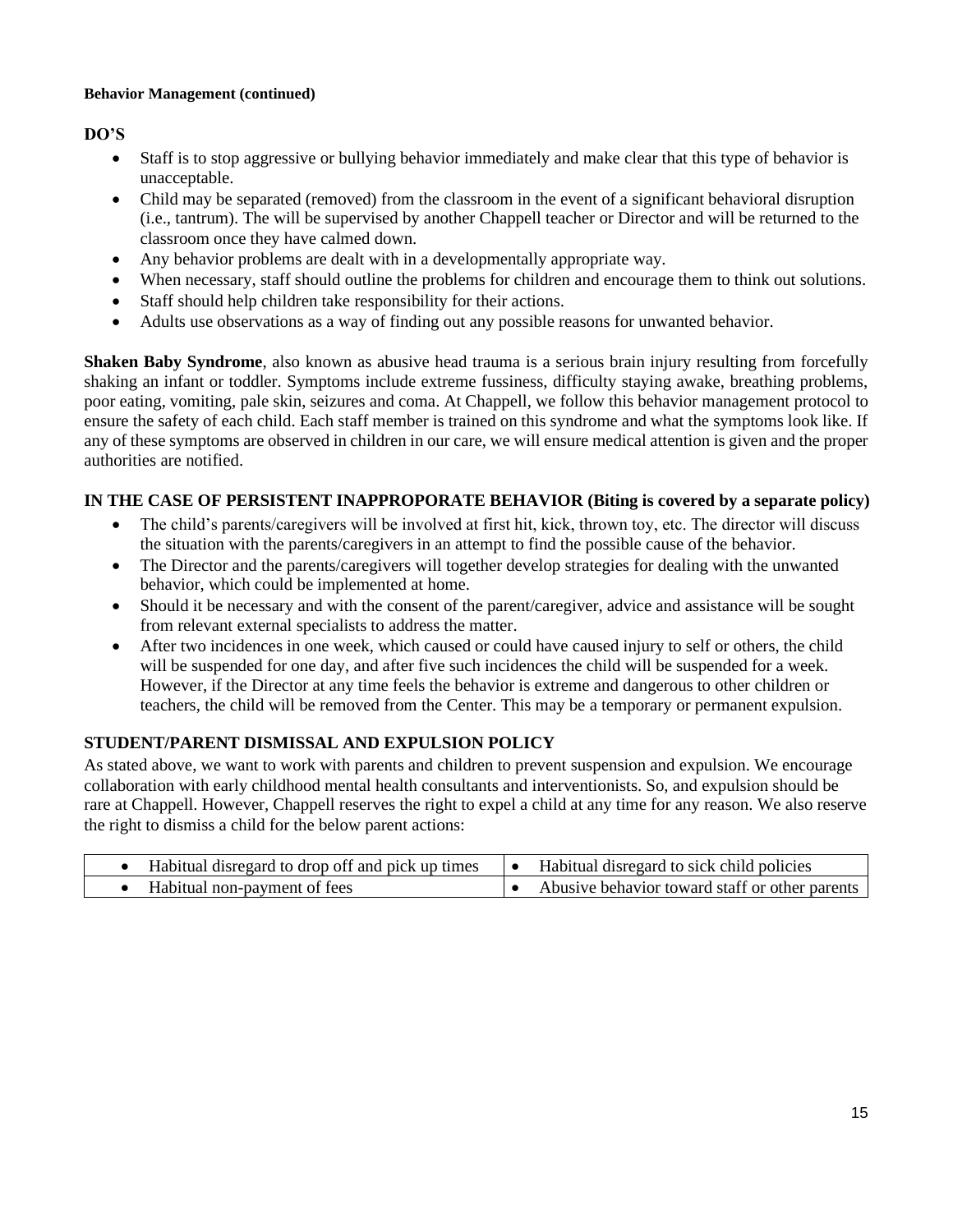# **BITING POLICY**

Young children need lots of practice in learning the fine art of interacting and communicating with their friends and families in a positive way. They need positive guidance and understanding from parents and teachers. When children gain maturity and experience, and become preschoolers (3+ years old), they are expected to have developed appropriate ways of expressing themselves and interacting with their peers rather than biting.

Biting is a natural developmental stage for some children. It is usually a temporary condition that is most common between 13 and 36 months of age.

Young children bite others for many different reasons. A child might be teething, or overly tired and/or frustrated. He/she might be experimenting or trying to get the attention of the teacher or his peers. Some young children have undeveloped verbal skills and are naturally impulsive. Sometimes, biting occurs for no apparent reason.

The following steps will be taken if a biting incident occurs at our center:

- Staff will monitor biter's behavior very closely in order to proactively deter biting.
- Staff will stay calm and will not overreact.
- Staff will remove the biter from the situation in order to redirect the biter's attention.
- The bitten child will be comforted.
- The wound of the bitten child will be assessed and cleansed with soap and water.
- The parents of both children will be notified of the biting accident.
- **Confidentiality of any child involved will be maintained.**
- Appropriate forms will be completed for all children involved.
- The bitten area should continue to be observed by parents and staff for signs of infection.

#### **If persistent biting occurs by the same child, the following policy will be implemented:**

Staff will monitor biter's behavior. An incident log will be kept to document date, time, classroom environment and the biters demeanor the day of the incident. Parents will be contacted after each incident. After three incidents a meeting request will be sent home. The director, teacher and parent will meet to discuss the incidents and what can be done as a team to prevent further incidents. As educator's, Chappell realizes the importance of consistency and the need for uniformity of all team members. The team will continue to meet to review the incident log until the child has successfully gone a week without biting, By signing this agreement, the parent agrees to allow for Chappell to bring in outside services if they deem necessary to assist in redirecting the behavior. If at any point, the situation becomes a safety issue to the child or other children in our care, or the parent refuses to cooperate with the center, the Director may choose to suspend the child. After suspension, if biting continues, the Director may dis-enroll the child. As with all policies, the Director, with Corporate approval of documentation, may use their judgement to suspend, terminate or take other action.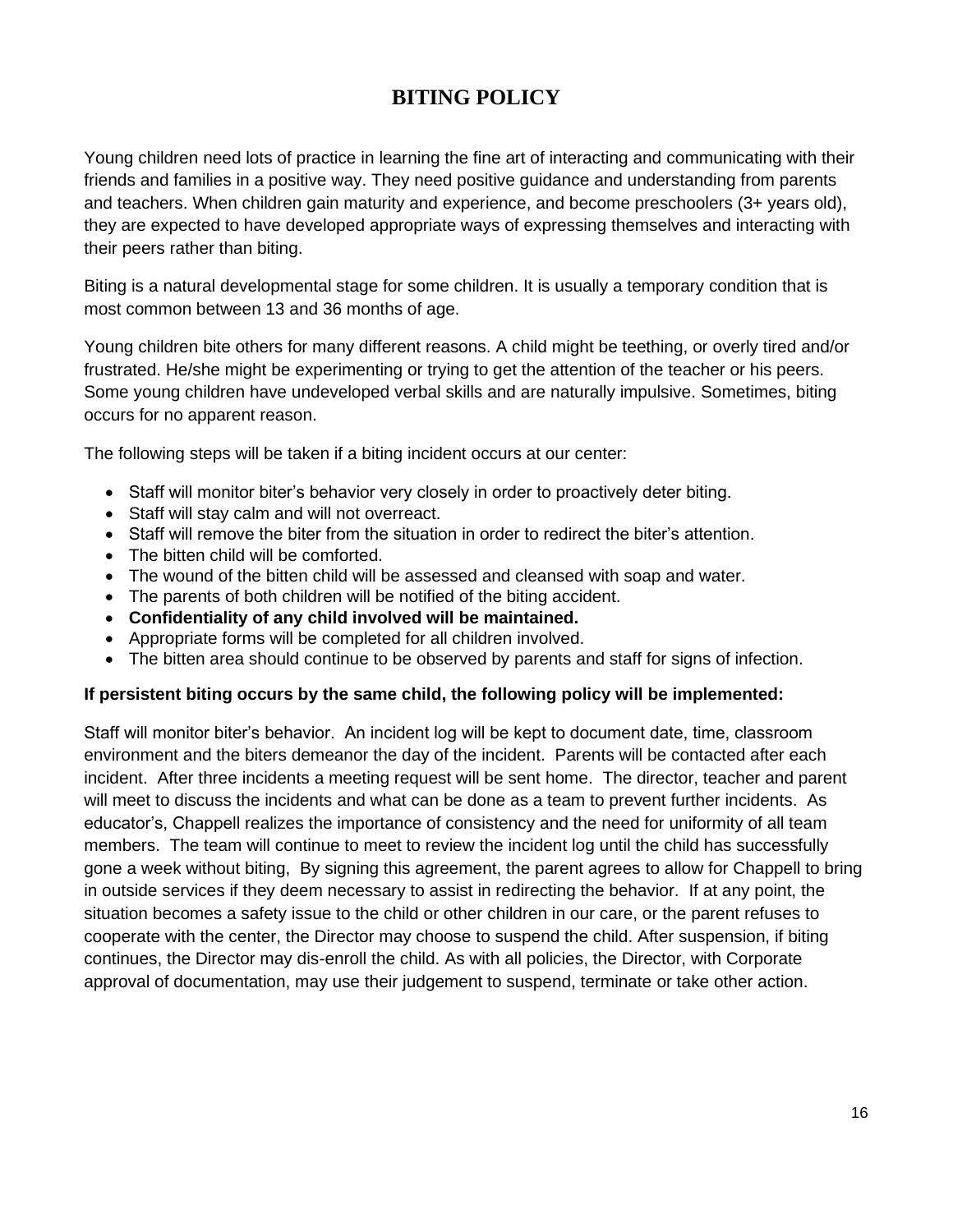## **Nutrition Program**

Meals and snacks are provided at all campuses except Kent, in compliance with recognized national, state and local nutritional standards. We are a PEANUT FREE organization at all times. We closely adhere to the meal patterns of the Child Care Food Program administered by the Florida Department of Health. Each Director and staff responsible for food preparation must have successfully completed the Food Safety for Children, Infants and Older, and Nutrition and Menu Planning. Our facilities, meal plans and the Nutrition Technicians' credentials, which are assessed quarterly by our licensing agency, far exceed standard requirements.

Unless the center is a Child Care Food Program provider, food for all infants under twelve months is provided by parents. Infants will be fed on demand unless parents provide written instructions. Prepared infant formula will be refrigerated and clearly labeled with the child's first and last names. Infant feeding plans must be completed on the daily communication sheet for all children under the age of one. The plan should include information about the times and amount of food or beverage offered to the infant/child. Infants are never fed from a propped bottle. Chappell will partner closely with parents through the introduction of foods.

In response to our parent feedback, Chappell is serving more fresh fruits and vegetables in appetizing, child friendly menu selections. Chappell provides whole or 1% milk and food for children who are ready for table food. If alternate milk is requested, parents must provide to the school documentation stating alternate milk should be given to your child. Parents are requested to provide the alternate milk requested. Menus are posted on the Parent Bulletin Boards and are available upon request and on the Chappell website [\(www.chappellschools.com\)](http://www.chappellschools.com/). Individual class meal/snack schedules can be found on the Parent Information Board found in each classroom. Kent campus families bring breakfast and lunch; snacks are provided by the center.

Children are encouraged to use proper table manners. Children are encouraged to assist with the serving of food when applicable.

Children should not bring any other food to the center unless previously discussed with the Director. If your child does bring in outside food, the food will be stored until the child is picked up that afternoon. This is for the health and safety of the other children within the school.

#### **Chappell is a NUT FREE ZONE AND NO PEANUT PRODUCTS MAY BE BROUGHT ONTO THE CAMPUS. Check with your Director for other allergies within the center.**

### **Special Diet/Alternative Meal Plans**

If a child requires special foods due to a medical problem, a letter from a doctor must be on file. If the school menu does not meet your child's dietary needs, food may be supplied from home. An Alternate Nutrition Plan form must be on file for all food brought from home. An alternate breakfast should include milk, grain, fruit, and vegetable. An alternate lunch should have five components: milk, grain, fruit, and vegetable. An alternate snack should include two of the following components: fruit, vegetable, grain, or dairy.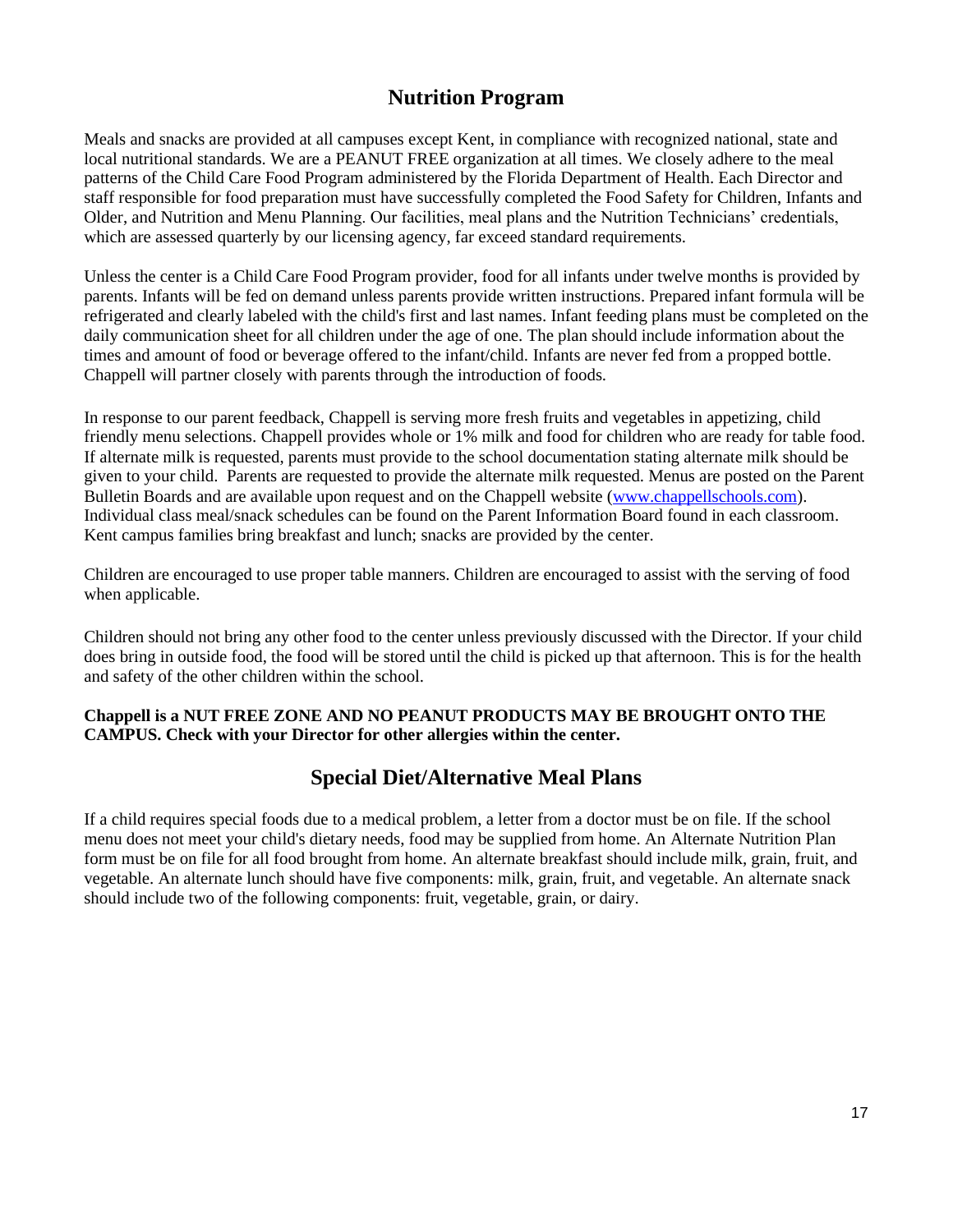# **Medication Policy**

Sometimes children may need medication while they are in our care and we request that parents make arrangements to administer it themselves. Chappell will not administer any prescription or over-the-counter medication, with the exception of nebulizer treatments, bronchial inhalers, EpiPen injectors, diaper rash cream, sunscreen, and bug repellent.

For Chappell to administer the bronchial inhalers, EpiPen injectors, diaper rash cream, sunscreen, and bug repellent, and medication for nebulizer treatments, these unexpired medications must be brought into the center in its original container and packaging with the following conditions:

- The manufacturer's printed side effect brochure must be provided with the medication.
- The date, child's name, name of the physician and contact information, medication name, and medication directions must be printed on the pharmacy's label of a prescription medication.
- The child's name must be written on the over-the-counter (OTC) medications, and the exact dosage and frequency administration must be printed on the container and packaging. If the exact dosage and frequency administration for a particular age group is not printed on the container and packaging, a doctor's note that provides this information is required.
- The parent or guardian must complete an Authorization for Prescription and Non-Prescription Medication form.

#### **Procedures for administering and storing medications:**

- Prior to administering medication to children, child care personnel responsible for administering medication must have completed training.
- An authorized staff member of the center must verify that all Chappell requirements have been met: original medication packaging (check expiration date as well), manufacturer's side effects brochure, signed authorization for, etc.
- An authorized and designated staff member of the center who administers the medication must initial the form after recording the date, time, and the amount of dosage given.
- Unless in the capacity of an authorized staff member of the center's administration team, childcare personnel are not permitted to accept medication from a parent.
- Medication of any type may not be kept in a child's backpack or cubby.
- All non-refrigerated medications must be kept inaccessible to children in a locked container or cabinet in the Director's Care.
- Medications that require refrigeration shall be stored in childproof containers in the refrigerator.
- Medication should never be administered hidden in food or drink nor should it ever be referred to as "candy".
- Expired medication must be sent home with the parent.
- Any person who observes a child or childcare personnel administering any form of medication must inform the Director immediately.
- Consult with your supervisor immediately if a situation arises whereby you feel you need guidance or assistance.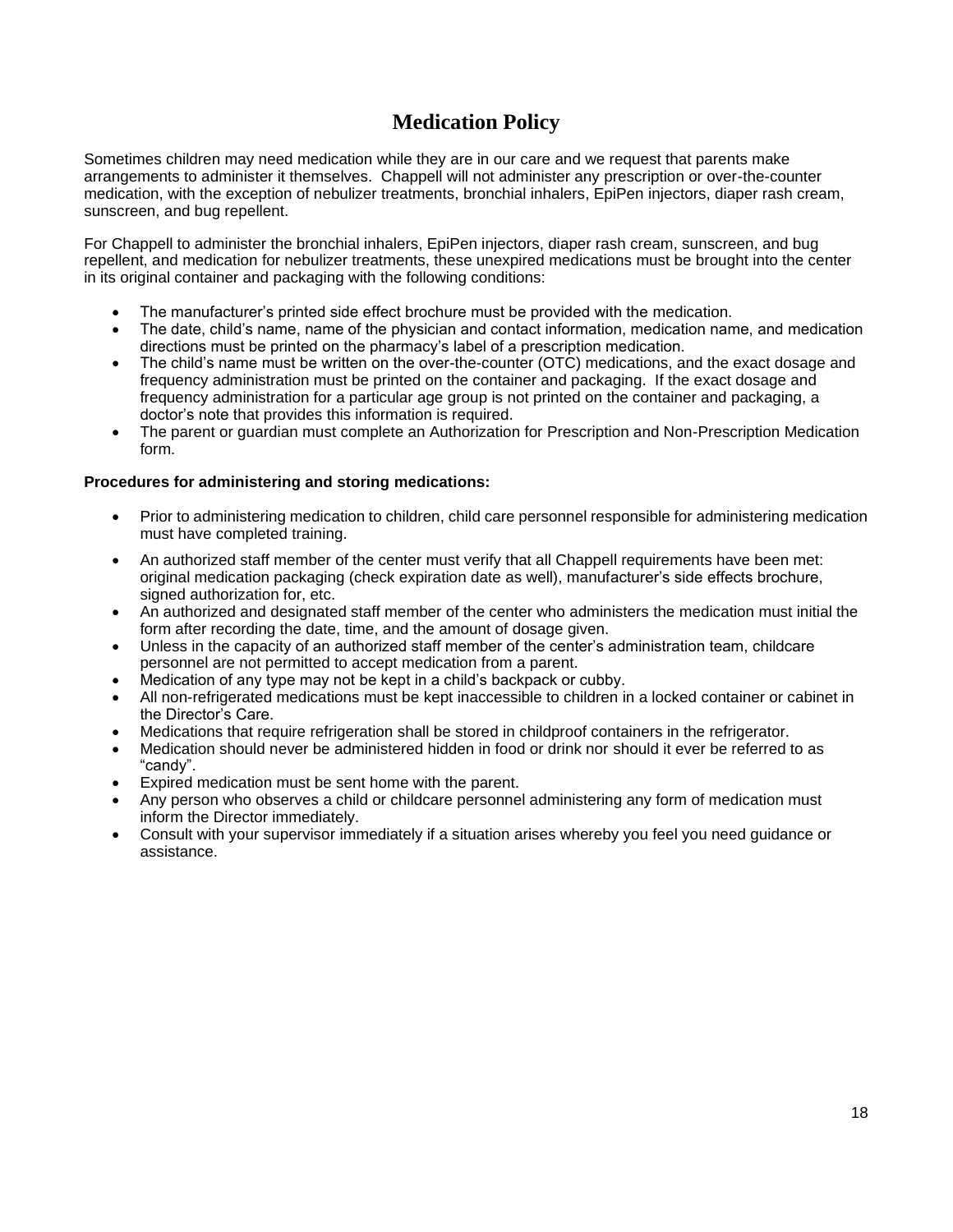### **Guidelines for Sending Children Home**

•

Certain symptoms in children may suggest the presence of a communicable disease. Children who have the following symptoms would be excluded from the child care setting until 1) a physician has certified the symptoms are not associated with an infectious agent or they are no longer a threat to the health of other children at the center or 2) the symptoms have subsided.

For the mildly ill child, exclusion should be based on where there are adequate facilities and staff available to meet the needs of both the ill child and other children in the group.

| Fever                                        | Auxiliary or oral temperature: 100.4 degrees F. or higher; especially if<br>accompanied by other symptoms such as vomiting, sore throat, diarrhea,<br>headache and stiff neck or undiagnosed rash |
|----------------------------------------------|---------------------------------------------------------------------------------------------------------------------------------------------------------------------------------------------------|
| <b>Respiratory</b>                           | Difficult or rapid breathing or severe coughing; child makes high pitched<br>crouping or whooping sound after he coughs; child unable to lie<br>comfortably due to continuous coughing            |
| <b>Diarrhea</b>                              | An increased number of abnormally loose stools in the previous 24 hours.<br>Observe for other symptoms such as fever, abdominal pain, or vomiting                                                 |
| <b>Vomiting</b>                              | Two or more episodes of vomiting within the previous 24 hours                                                                                                                                     |
| <b>Eye/Nose Drainage</b>                     | Thick mucus or pus draining from the eye or nose                                                                                                                                                  |
| <b>Sore Throat</b>                           | Especially when fever or swollen glands in the neck are present                                                                                                                                   |
| <b>Skin Problems</b>                         | Rash-Skin rashes undiagnosed or contagious. Infected sores: sores with<br>crusty yellow or green drainage which cannot be covered by clothing or<br>bandages                                      |
| <b>Itching</b><br><b>Appearance/Behavior</b> | Persistent itching (or scratching) of body or scalp. Child looks or acts<br>differently: unusually tired or pale, lacking appetite, confused, irritable,<br>difficult to awaken                   |
| <b>Unusual Color</b>                         | Eyes or skin are yellow (jaundiced). Stool is gray or white; urine is dark<br>(tea colored). These symptoms can be found in hepatitis and should be<br>evaluated by a physician                   |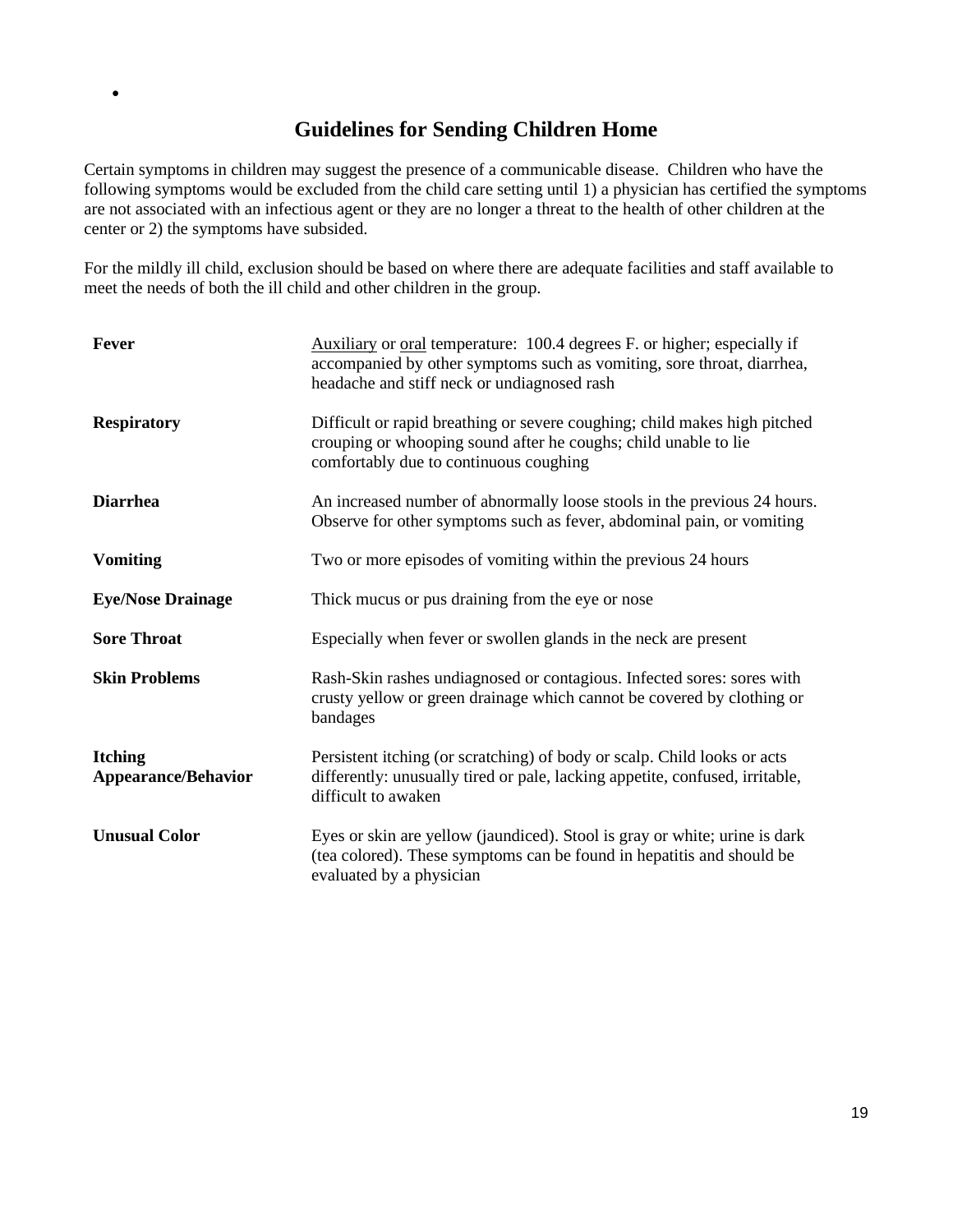# **Specific Disease Exclusion Guidelines**

| <b>AIDS</b>                             | Exclude infected child if he/she exhibits biting behavior, is not in control<br>of his/her body fluids, or has open skin sores which cannot be covered                                                                                                                   |
|-----------------------------------------|--------------------------------------------------------------------------------------------------------------------------------------------------------------------------------------------------------------------------------------------------------------------------|
| <b>Chicken Pox</b>                      | Until all the blisters have dried into scabs; about 6 days after rash onset                                                                                                                                                                                              |
| <b>Conjunctivitis (Pink Eye)</b>        | Bacterial-until 24 hours after treatment begins. Viral-until a letter from<br>physician is provided to verify that the child does not have bacterial<br>conjunctivitis. In both situations, the child should be well enough to<br>participate in normal daily activities |
| Cytomegalovirus                         | No exclusion necessary                                                                                                                                                                                                                                                   |
| Diarrhea (Infectious)                   | Generally, until stool returns to normal form. Each specific disease<br>situation needs to be evaluated on an individual basis                                                                                                                                           |
| <b>Fifth Disease</b>                    | No exclusion is necessary                                                                                                                                                                                                                                                |
| <b>Giardiases</b>                       | For those with Diarrhea only: Until the child has started treatment and<br>diarrhea is no longer present                                                                                                                                                                 |
| Hand, Foot, Mouth                       | Until fever is gone and child is well enough to participate in normal daily<br>activities (Sores may still be present)                                                                                                                                                   |
| <b>Hepatitis B</b>                      | No exclusion is necessary unless infected child exhibits biting behavior,<br>or has open sores that cannot be covered                                                                                                                                                    |
| Impetigo                                | Until sores are healed or can be covered with bandages, or until child has<br>been treated with antibiotics for at least a full 24 hours                                                                                                                                 |
| Lice (head)                             | Until first treatment is completed, and no live lice or nits are seen                                                                                                                                                                                                    |
| <b>Measles</b>                          | Until 4 days after the rash appears                                                                                                                                                                                                                                      |
| <b>Mumps</b>                            | Until swelling subsides, usually 5 days but may be as long as 9 days after<br>swelling begins                                                                                                                                                                            |
| <b>Oral Herpes (Cold Sores)</b>         | No exclusion necessary                                                                                                                                                                                                                                                   |
| <b>Pertussis (Whooping</b><br>Cough)    | Until 5 to 7 days after antibiotic treatment begins                                                                                                                                                                                                                      |
| <b>Respiratory Illness</b><br>(Febrile) | Until a child is without fever for 24 hours and is well enough to<br>participate in normal daily activities                                                                                                                                                              |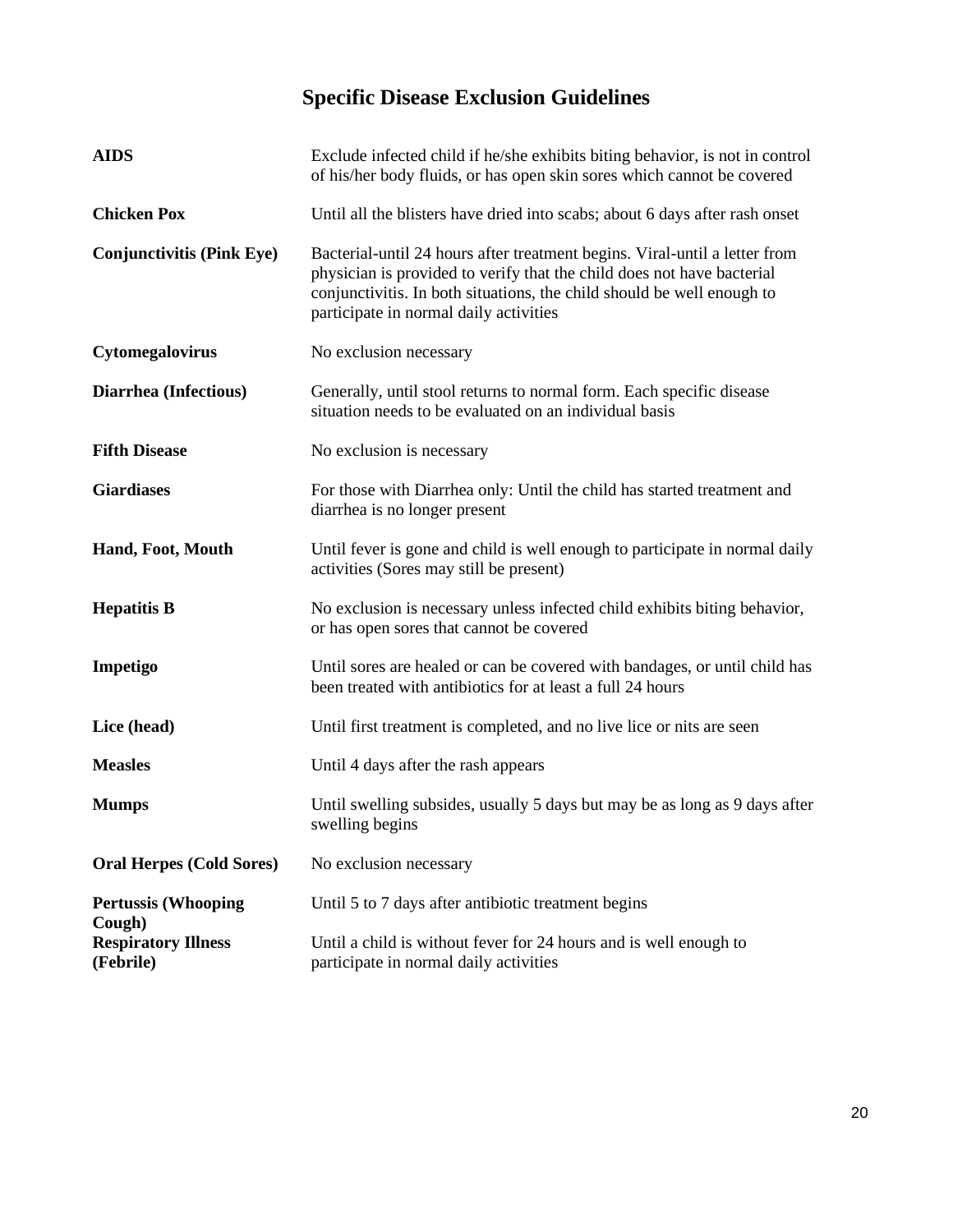### **Specific Disease Exclusion Guidelines (Continued)**

| <b>Ringworm</b>                 | Scalp: Until 24 hours after treatment begins<br>Body: Until after treatment begins               |
|---------------------------------|--------------------------------------------------------------------------------------------------|
| <b>Roseola</b>                  | No exclusion necessary                                                                           |
| Rubella (German Measles)        | Until 5 days after rash appears                                                                  |
| <b>Scabies</b>                  | Until at least a full 24 hours after treatment begins and child is without<br>fever for 24 hours |
| <b>Yeast Infection (Thrush)</b> | No exclusion necessary, unless there is an unusual number of infants<br>infected                 |
| <b>Pinworms</b>                 | Until after treatment has been started                                                           |

# **IMMUNIZATIONS**

Chappell requires you provide a current immunization and physical form prior to enrollment.

### **Allergy/Illness/Accident**

The Department of Children and Families mandates that Chappell disallow the admittance of any child who is ill with a contagious or communicable disease. If a child becomes ill during the day, the child will be isolated, and the parent will be notified. The parent must arrange for the immediate pick-up of the child.

Any child with a temperature above 100.4 degrees will be considered ill. A child sent home ill may not return for 24 hours and must be fever free without the assistance of Tylenol, Motrin, etc.

If your child is at home with a communicable illness, please notify the office so that other children can be observed for corresponding symptoms.

#### **Please note that if a child is sent home with a communicable disease or fever, a doctor's note is required for the child to return.**

Due to COVID-19, all staff and students are required to participate in a daily wellness check, including a temperature screening, before entering any of our campuses. The wellness check includes a series of questions based on CDC guidance regarding symptoms and exposure, and anyone with a fever or other common symptoms of COVID-19 are refused entry and sent home. If anyone in your household is awaiting a COVID-19 test or results, please keep your child at home until the results have come back negative.

When enrolling your child, it is important to notify us of any known allergies that your child may have. Any children with allergies will be listed on our allergy list that is posted in each classroom of the facility. If your child has a food or environmental allergy we will work with the family and pediatrician to develop an individualized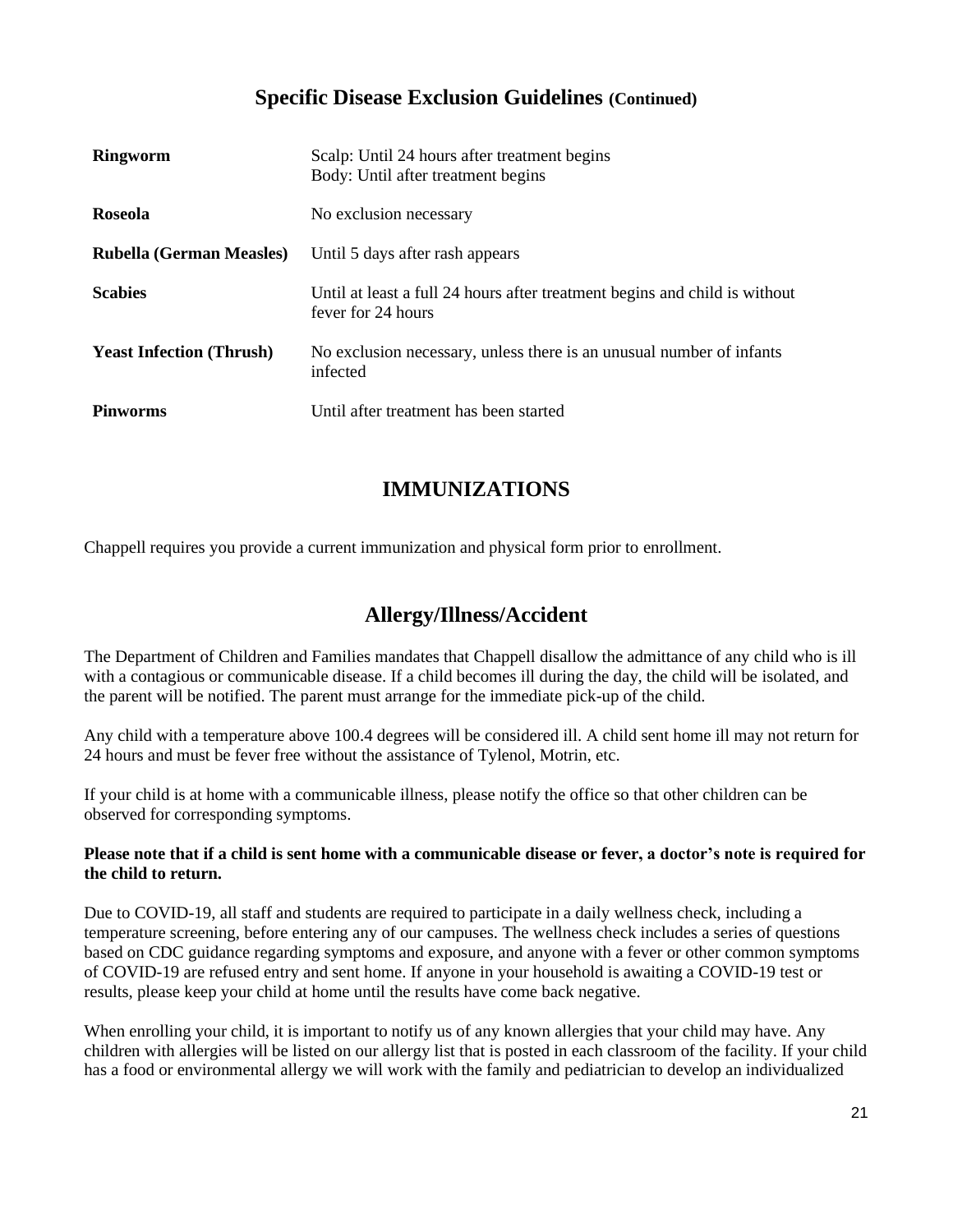action plan specific to your child and the severity of the allergy. This will be done at the time of enrollment or at the onset of a new allergy.

Please inform the office if your child develops any new allergies.

In the event of an accident/incident, a parent is notified immediately. A responsible staff member is required to complete an Accident/Incident Report describing the accident/ incident as well as the treatment rendered. The Department of Children and Families requires the report to be signed by the parent/guardian/authorized adult the day of the accident/incident at pick-up.

## **First Aid/CPR**

Each Chappell center requires a minimum of 90% of the staff trained in Pediatric First Aid and CPR for adults, children, and infants. At least one of these employees is present at all times during the center's operating hours.

An injured child will never be left unattended. The Director or other staff member will contact the parent with details of the injury. If an injury is serious enough to be considered an emergency, a staff member will call 911. If the parent is not available to accompany the injured child to the hospital, a staff member will be designated to do so. An Incident/Accident report will be completed immediately and must be signed by the parent/guardian or the ambulance attendant on the day of the incident.

Illness or Injuries will be handled as followed:

- A. Minor
	- a. Treatable with medical supplies on hand
	- b. Evaluated periodically to see if further medical attention is required
	- c. Document treatments and evaluation in the children's file
	- d. Contact parent/guardian with any large scrape, bruise, or "goose egg"
- B. Major
	- a. Employ first aid techniques as trained if needed
	- b. Contact 911, if immediate medical attention is required

**Shaken Baby Syndrome**, also known as abusive head trauma is a serious brain injury resulting from forcefully shaking an infant or toddler. Symptoms include extreme fussiness, difficulty staying awake, breathing problems, poor eating, vomiting, pale skin, seizures and coma. At Chappell, we follow this behavior management protocol to ensure the safety of each child. Each staff member is trained on this syndrome and what the symptoms look like. If any of these symptoms are observed in children in our care, we will ensure medical attention is given and the proper authorities are notified.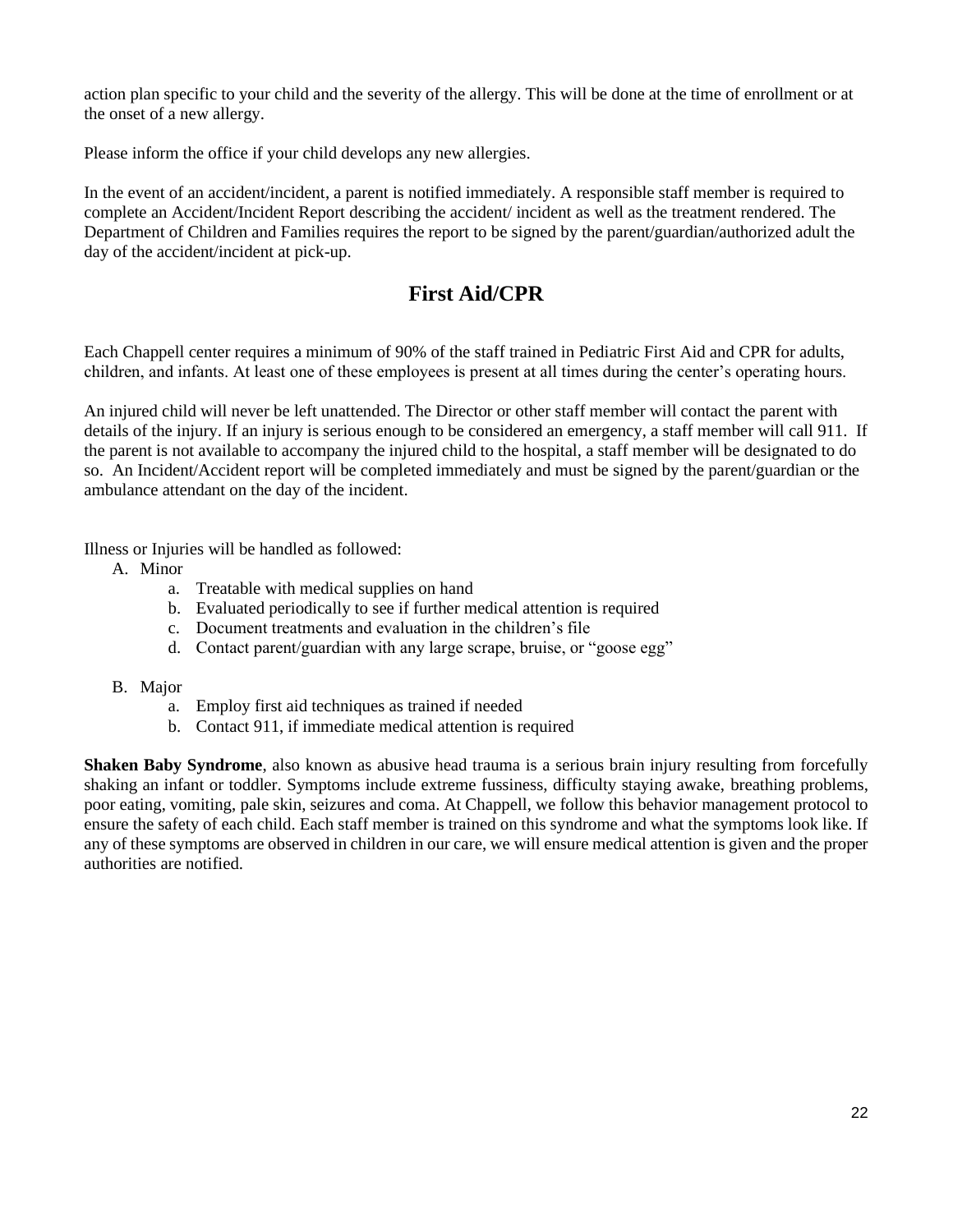# **Child Health, Safety Screening and Assessments**

Screening is a process to determine if a child has any developmental concerns that may require further evaluation and follow-up. Screenings conducted at the center may include vision, hearing, speech/language, nutrition, dental and Florida Developmental Readiness Screenings. Screening tools used may include the Ages and Stages Developmental Screening Questionnaire, VPK Florida Bright Beginnings Assessment and Chappell Progress Report by age. Screenings will be conducted twice a year followed by joint Parent/Teacher/Director conferences to discuss testing results and follow-up procedures.

The Director will assess children and administer consent forms to parents accordingly. Parents of screened children will be informed in writing of the results of the screenings and will be counseled by Parent/Teacher/Director conferences. Further assessment may be recommended based on the results of these screenings. If further evaluation or services are needed, parents will be referred to the appropriate agencies or to their pediatricians or dentist.

# **Community Child Health Resources**

- FLDRS Florida Diagnostic and Learning Resources Systems Provides instructional, diagnostic, and technology support to children 3 and up. This program is also referred to as Child Find.
- DCPS Duval County Public School/Exceptional Education and Student services are committed to enhancing the quality of instructional services, educational opportunities, and support for students with diverse needs (communication, motor development, vision, hearing, and preschool readiness).
- Healthy People/Healthy Communities Duval County Health Department
- WIC Women, Infant, Children provides nutritional resources
- Dental Van Dental screening for children 3-5
- Vision is Priceless A volunteer organization provides vision and glaucoma screening free to preschools.
- Early Learning Coalition of Duval Inclusion Available to help children with special needs in preschools by working with parents and teachers through technical support, training opportunities, and technical assistance in the classroom.

# **Diapering Procedures/Toileting Learning Process**

Diapers are changed every two hours or as needed. Diapers are changed on diapering tables only. These are smooth, nonporous surfaces that are 6" deep. Diapering tables are cleaned with soap and water followed by sanitizing with bleach and water after each diapering.

Staff members wash their hands before and after every diaper changed. Staff members are provided with nonlatex gloves for diapering. Every child will also wash his/her hands after every diaper change (including infants). Soiled diapers are disposed of in an appropriate foot pedal trash can.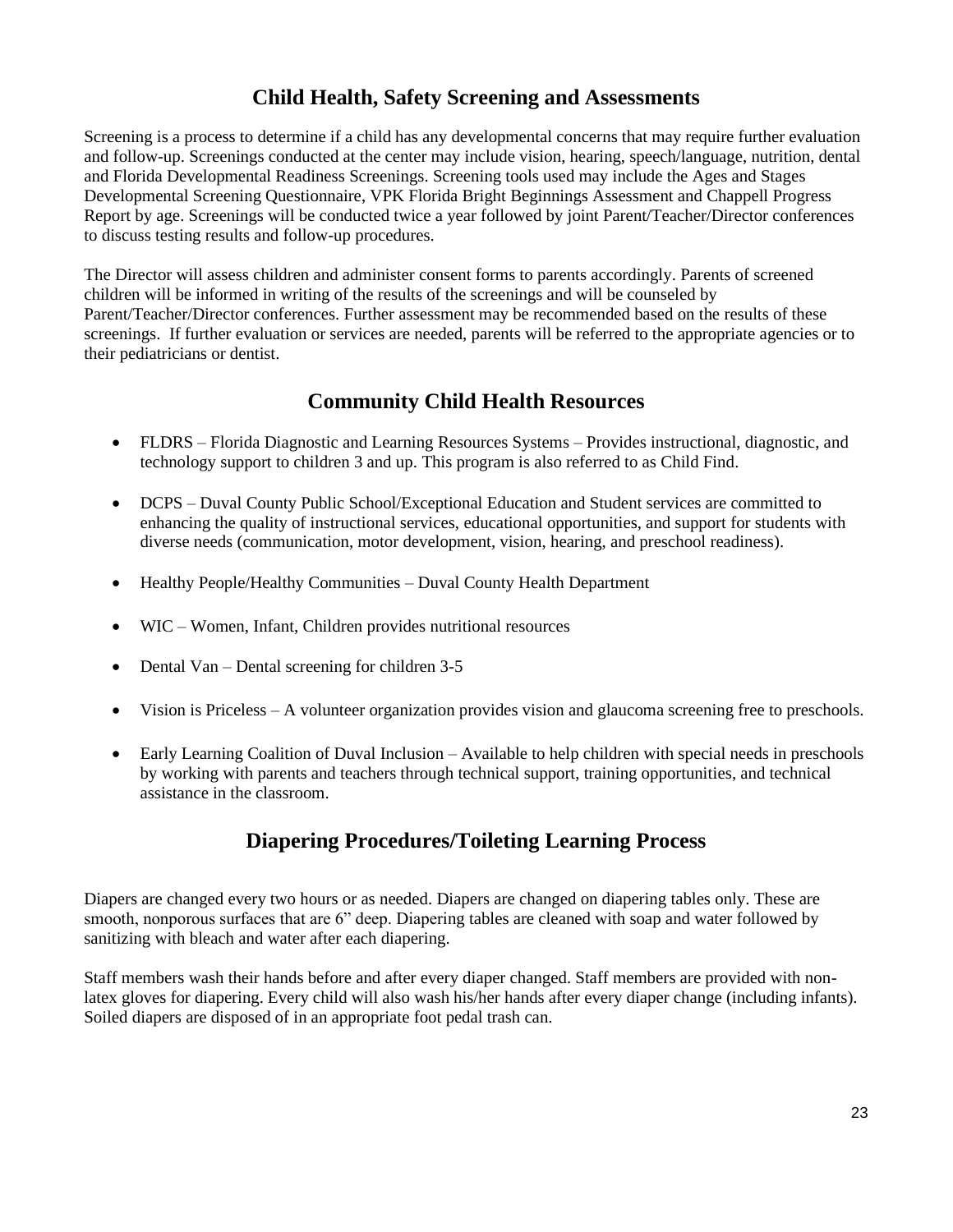#### **Diapering Procedures/Toilet Learning Process** (continued)

The decision to start the potty-training process is made by the child, the parents and Chappell as it takes a partnership among everyone. As accidents will happen during the potty-training process, parents are encouraged to keep several changes of clothing at the center.

Children are allowed to go to the bathroom anytime. We begin the potty-training process by taking the child to the bathroom frequently, gradually increasing time between bathroom visits. Books, stickers, and praise are forms of teaching utilized to encourage the child to use the bathroom appropriately.

# **Sanitation, Hygiene and Child Handwashing**

Staff, children, and parents are requested to wash their hands 20 seconds with soap and water upon entering the classroom. All staff and children are required to wash their hands in conjunction with the following activities:

- Before/after use of the restroom/diapering
- Before/after eating
- After blowing noses
- Returning from outside play
- Before/after using play dough
- Before/after cooking experiences
- Any other time hands are visibly dirty

Classroom toys are cleaned and sanitized on a regular basis. Infant, wobbler, and toddler toys are cleaned and sanitized throughout the day. Cots and mats are sanitized daily.

Garbage is stored in containers that are lined with plastic liners, have tight fitting covers, and are opened with foot pedals. Garbage is removed from the building daily, or more often as necessary, to maintain the premises.

Tables are washed with soap and water and sanitized throughout after each use.

All bedding is sent home on Friday and asked to be returned on Monday after laundering. If a child is sent home sick or has an accident during napping, the bedding is sent home with the child that day to be laundered and brought back.

Stuffed animals and other washable toys are washed weekly. Toys that have crevices that cannot be easily cleaned are soaked in bleach and water solution. Big toys and furniture are cleaned with soap and water then sprayed with a bleach solution daily.

Children's wet or soiled clothing shall be stored in individual plastic bags to be taken home daily.

### **Individuals Authorized to Pick up Child**

Chappell is allowed to release a child only to the parents or legal guardian(s) of the child or to individuals authorized to pick up the child whom the parent/guardian has designated on the enrollment form. Staff members may require any person who arrives to pick up a child to show photo identification. Authorized persons must identify themselves to receptionist or administrative staff members.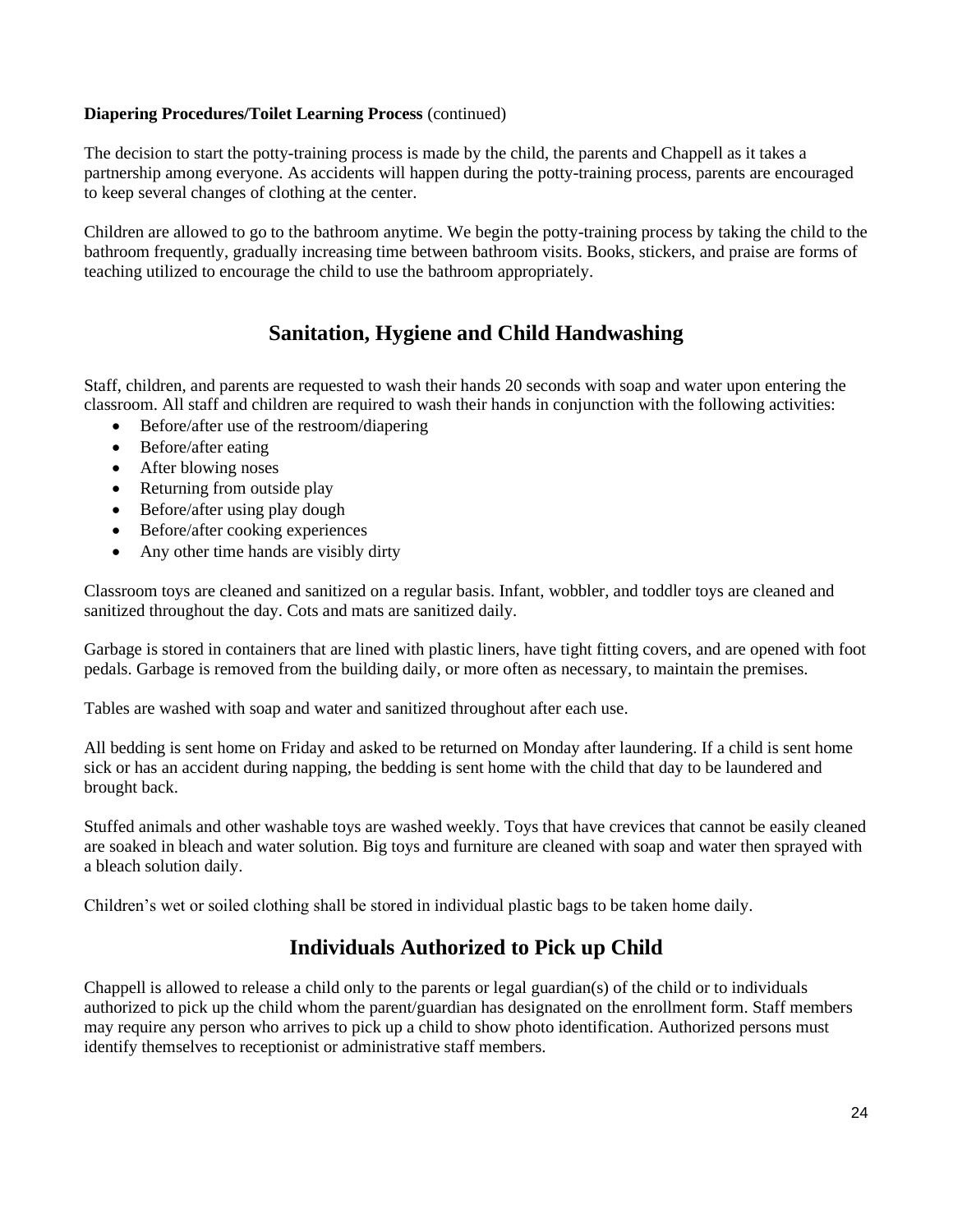#### **Individuals Authorized to Pick up Child** (continued)

Any person authorized to pick up a child must be at least sixteen (16) years of age.

If a person comes to pick up a child who is not listed on the enrollment form, the Director will phone the parent and use judgment on releasing the child, (i.e., was the parent aware and we are calling the number for the parent on the enrollment form – do we have proper identification from pick-up person). **The parent must then submit this approval in writing prior to the child being picked up.** If the Director has any doubts, the child will not be released and corporate will be contacted.

### **Change in Custody**

If only one parent has custody of the child and the other is not authorized to pick up the child, the parent must instruct Chappell of this fact and must provide the Director with a certified copy of the Court Order confirming that one parent does not have visitation rights.

If there is any change in the legal custody of the child while the child is enrolled, the parent must immediately notify Chappell and must provide the Director with a certified copy of the Court Order confirming the change in custody. If an unauthorized person arrives to pick up a child, the staff will notify the parent immediately. Your child will remain in Chappell's care.

#### **Safety**

Rarely, a parent or other authorized person may arrive at Chappell who appears to be under the influence of drugs/alcohol. In order to protect the children from any potential danger, it is the policy of Chappell to take all reasonable steps to avoid releasing a child to a person who appears to be in the aforementioned condition.

### **Security and Safety**

Utmost attention is devoted to the all-important areas of security and safety.

*Building security*: Major security and safety features for the building include exterior fences at contiguous public areas; panic bars on doors leading to unsecured areas; extensive fire alarm system; smoke detectors, fire extinguishers, parking lot lights, and additional security systems for extended hours.

*Children*: Parents must sign their child in and out each day either manually on a Parent Sign-In/Sign-Out Log or with the use of the time clock. Staff cannot release children to individuals other than a parent/guardian or person listed on the Child Contact Card. Identification will be required before a child is released to an unknown individual. Staff members are responsible for providing continual supervision of the children after the parents have signed them in until they are signed out at the end of the day. Children must be supervised by their parents before and after they are released to a staff member.

*Records*: The security of parent, child, and staff records is of great importance. Confidential information is placed in a secure place or locked cabinet. Staff members are expected to keep in confidence any sensitive information they may come across regarding parents, children, or other staff members.

*Drugs, tobacco, and firearms*: Chappell strictly forbids the unlawful possession, sale, and distribution of controlled substances or alcohol in the center or on company property. Tobacco usage (including e-cigarettes),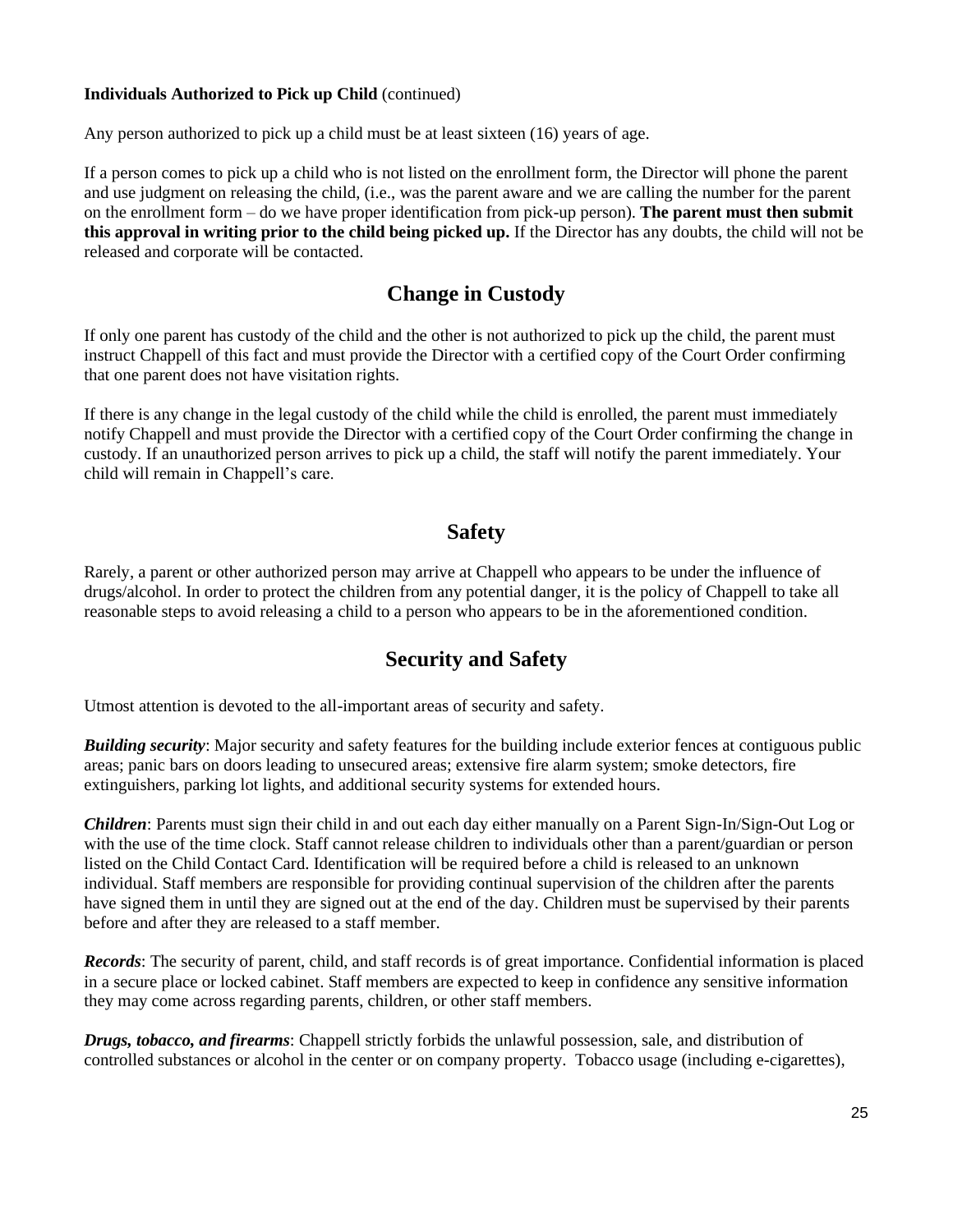#### **Security and Safety** (continued)

firearms, ammunition, explosives, and other dangerous weapons and materials are also prohibited from the center or on company property.

*Pets*: The classrooms may keep pets, typically fish or frogs, to assist with teaching children about responsibility. If a pet is visiting a classroom, a sign will be posted on the parent information board at the front desk at least 24 hours prior to the arrival of the pet. The health and safety of the children is always the primary focus when considering a pet. Any pet will be kept in an enclosed area, safely away from the immediate reach of children. Interaction with the pet will occur only under direct supervision of a staff member and everyone will wash their hands in hot, soapy water after they handle any pet.

### **Field Trips**

Field trips are scheduled throughout the year for children in the VPK classrooms, school-agers, and campers. Parents must sign the "Authorization for Participation" form for field trips. This form will be given to the parent/guardian from the office.

The Emergency Contact form must be current in order for the child to participate in the field trip. Each vehicle shall be equipped with contact information for all children being transported. When transporting children with chronic medical conditions (such as asthma, diabetes, or seizures), their emergency care plans and supplies/medications shall be available during the trip. The responsible teacher shall be trained to recognize and respond appropriately to the emergency.

The field trips are posted at least 10 days in advance. Please watch for information in the monthly newsletter, swipe board, classroom notification and office.

#### **Cell Phones**

Students are not permitted to have cell phones on campus. This policy is effective for all students, including summer campers and graders. We encourage parents to refrain from using their cell phones while on campus, so they may interact with their children and teachers.

#### **Enrollment**

Registration forms may be obtained by visiting any of the Chappell locations or by visiting www.chappellschools.com. From the "Parent Center" select the location of choice and locate the Registration form. Rates for each individual center can be found under "Rates and Policies" online or can be requested at the individual center. Chappell requires a one-week deposit of tuition which will be returned at withdrawal, if account is current.

Although uncommon, please note that Chappell reserves the right to dis-enroll any child at any time without notice for any reason.

### **Attendance/Vacation**

For optimum educational benefit, children should arrive no later than 8:30am. Please inform the center if your child will be arriving later. Times of operation vary from school to school so check with your school's Director or you may find this information by visiting our website. This information is also found on page 5 of this handbook.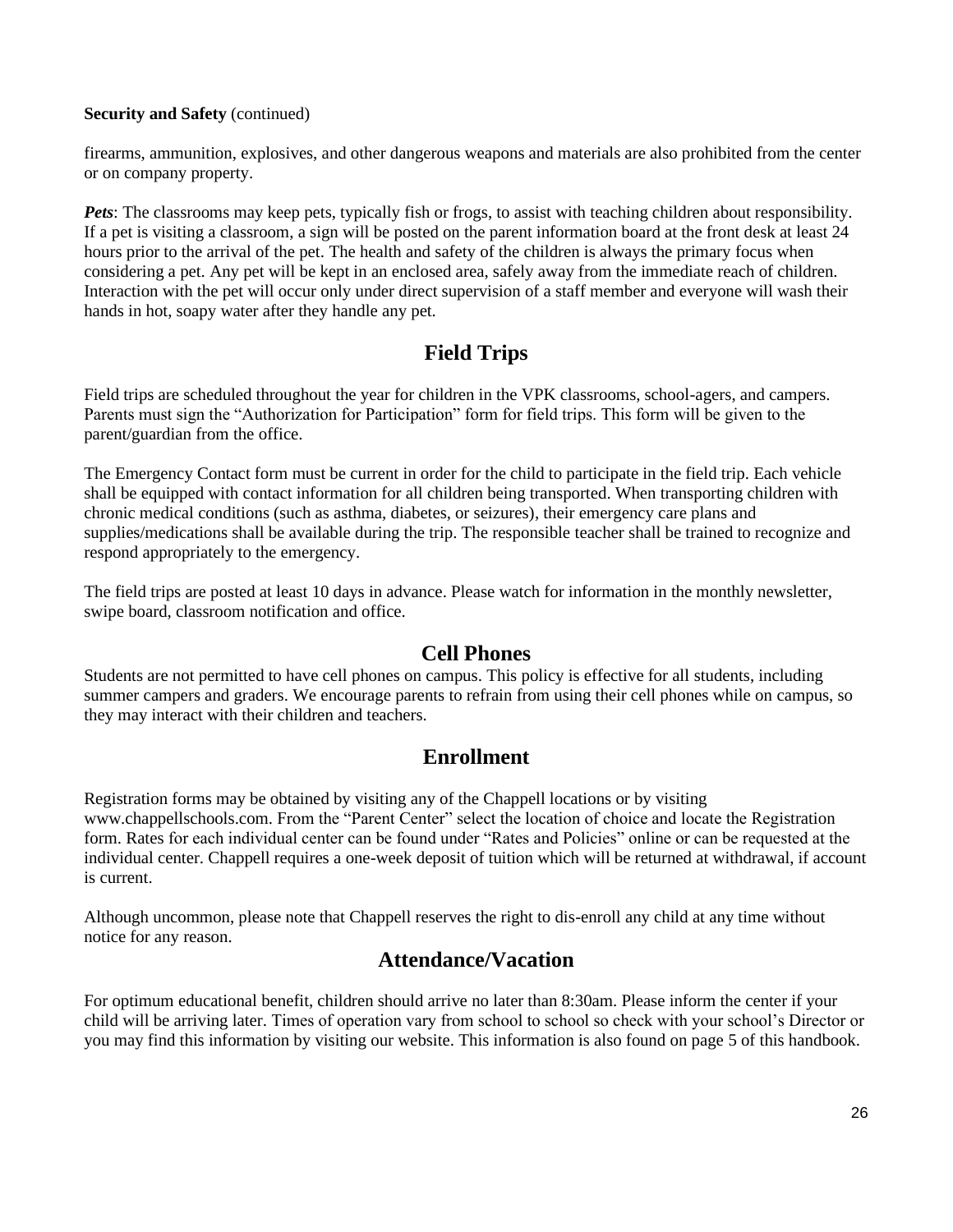#### **Attendance/Vacation** (continued)

Full time children receive one vacation week free per school year (August 1<sup>st</sup>-July 31<sup>st</sup>). Vacation must be taken in full weeks from Monday through Friday. Child must be absent the entire week. Unused vacation does not carry over from year to year. Vacation is made available to children after fulfilling 3 months of full time enrollment and accounting department approval. Vacation requests must be submitted 2 weeks prior to requested date.

### **School Holidays**

All Chappell centers observe the following holidays: New Year's Day, Memorial Day, Independence Day, Labor Day, Thanksgiving Day, the day after Thanksgiving, and Christmas Day. Some centers have additional closures throughout the year. Please check with the center Director or school calendar for these days.

#### **Withdrawal**

One-week written notice prior to withdrawal is required. Once we have received your one-week notice, your deposit (if applicable) will be used to cover your last week of tuition. Should you not provide one-week notice, your deposit will not be refunded.

Should you leave Chappell with a balance, your account will be flagged. Accounts will be turned over to a third party for collections. All prior balances must be paid along with registration fees, plus a deposit in order to reenroll with Chappell.

### **Registration & Fees**

Each center requires a completed registration form, medical consent form and emergency data card for each of our students prior to their first date of attendance. Parents of children must also provide a local and current shot/immunization record and physical form for their child prior to enrollment. Failure to maintain proper and current records may result in termination from our program. Applicable registration fees and deposits are due at the time of enrollment.

The following fees are due upon enrollment (non-refundable):

- Registration
- Student Insurance
- Curriculum Fee (Annually)
- Deposit (1-week tuition)

Curriculum fee is due upon enrollment. Curriculum fee is also an annual fee that you are required to pay every year at the start of the new school year..

Chappell requires a 1-week deposit to be made at time of enrollment. This deposit will be used to cover your last week with us if a 1 week noticed is given. Should you not provide a 1-week notice, your deposit will not be refunded.

For additional information regarding your particular center, please refer to the rate and policy sheet found at [www.chappellschools.com](http://www.chappellschools.com/) or in the enrollment packet received at registration.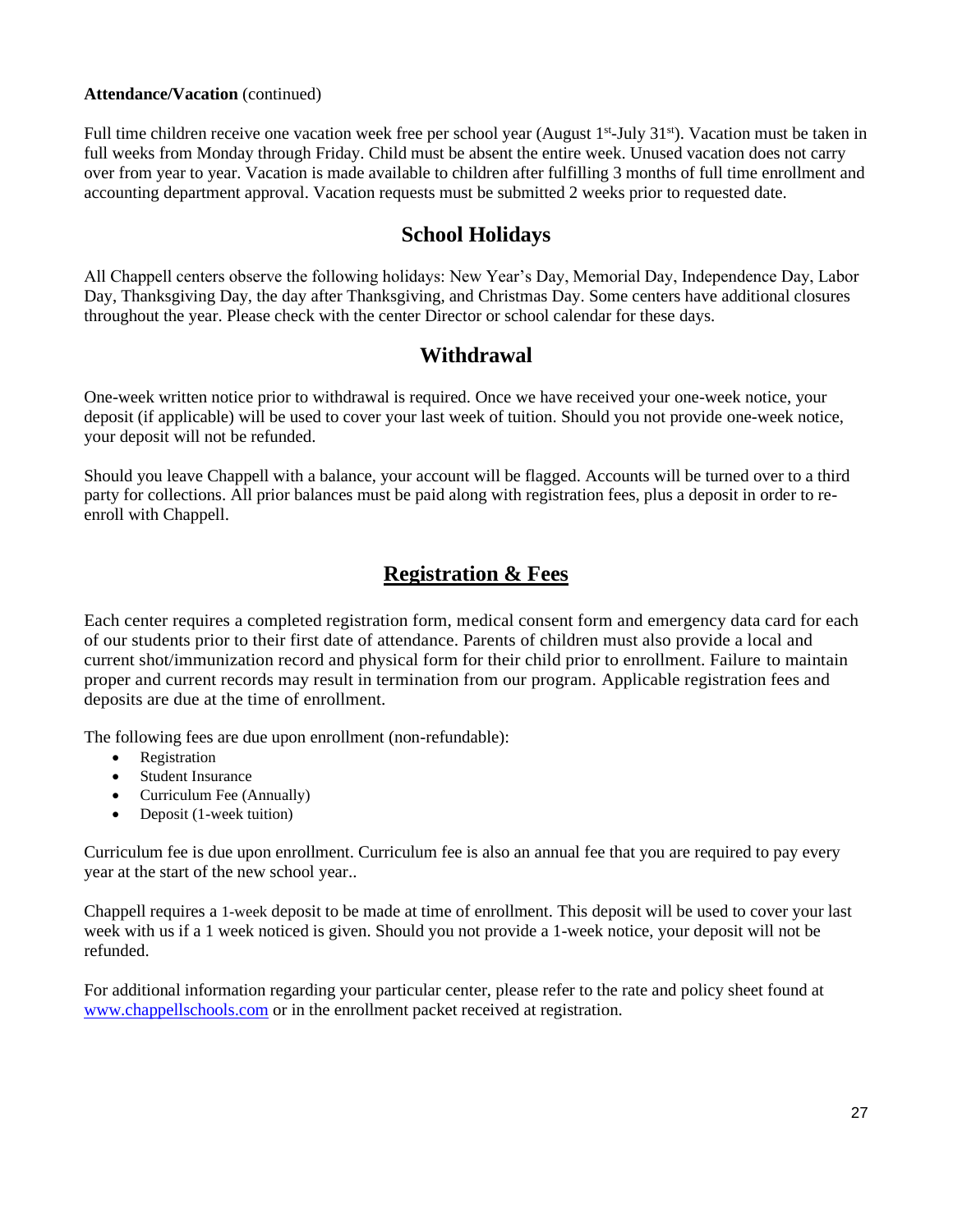## **Tuition**

Tuition is due on Friday for the upcoming week. If by noon on Monday payment has not been received a late fee will be applied. If payment is not received by close of business on Tuesday, service will not be rendered until the account is paid in full.

Should your account be past due (Nonpayment by noon on Monday for current week), you will receive one or more of the following contacts regarding payment: Email and/or a telephone call from director/assistant director/account staff.

We have four different forms of payment.

- 1. Procare Time Clock: paying by credit card or debit card (MasterCard, Visa or Discover are accepted).
- 2. Check/Money Order: please include your child's name at the bottom (We do not accept cash)
- 3. Online Payment: www.myprocare.com
- 4. Recurring Tuition Express: Your credit card or bank account will be charged every Friday for the upcoming week tuition.

Sibling discounts are available at each center (excluding accounts that pay the FSCJ student rate). Corporate discounts are available at some centers. Please see Director for more information. Discounts cannot be combined. Infant tuition is not eligible for any discounts.

All weeks are payable excluding approved vacation weeks. Any absences due to holidays, vacations, illnesses, and closures due to extreme weather are payable.

FSCJ: fees are based on reserved time and not actual time that a child spends at the center. There will be no reduction in the basic rate should a child not be in attendance at the center for the contracted time.

### **Guidelines for Natural Disasters and Civil Defense Emergencies**

We provide monitoring of radio and TV broadcasts when/where available and for "warnings" and "all clear" information. National weather radio is the government system for broadcasting all emergency signals.

First aid supplies are kept current and we ensure that staff is knowledgeable of their location.

All persons are instructed to place themselves in a protected position covering their heads and faces with their hands and arms; staying away from the direct path of wind, which propels broken window glass and other injurious objects.

#### **Emergency Evacuation**

Chappell holds monthly fire drills. These drills are timed and logged as required by the state-licensing agency. The entire staff of Chappell is instructed to assist in the evacuation of all the children. The children are led to the nearest appropriate building exit and then to a designated safe area outside the building. (Building evacuation routes as well as primary and secondary exits are identified on a diagram in each classroom.) Staff members are assigned the responsibility of taking along with them the first-aid kit, emergency contact cards, and attendance records assuring that all the children are safe and accounted for. The infant and toddler staffs have the additional responsibility of taking along the supply/activity bags which contain diapering supplies and toys in case of an extended stay out of the building. Staff members are also instructed to close off the fire area by closing all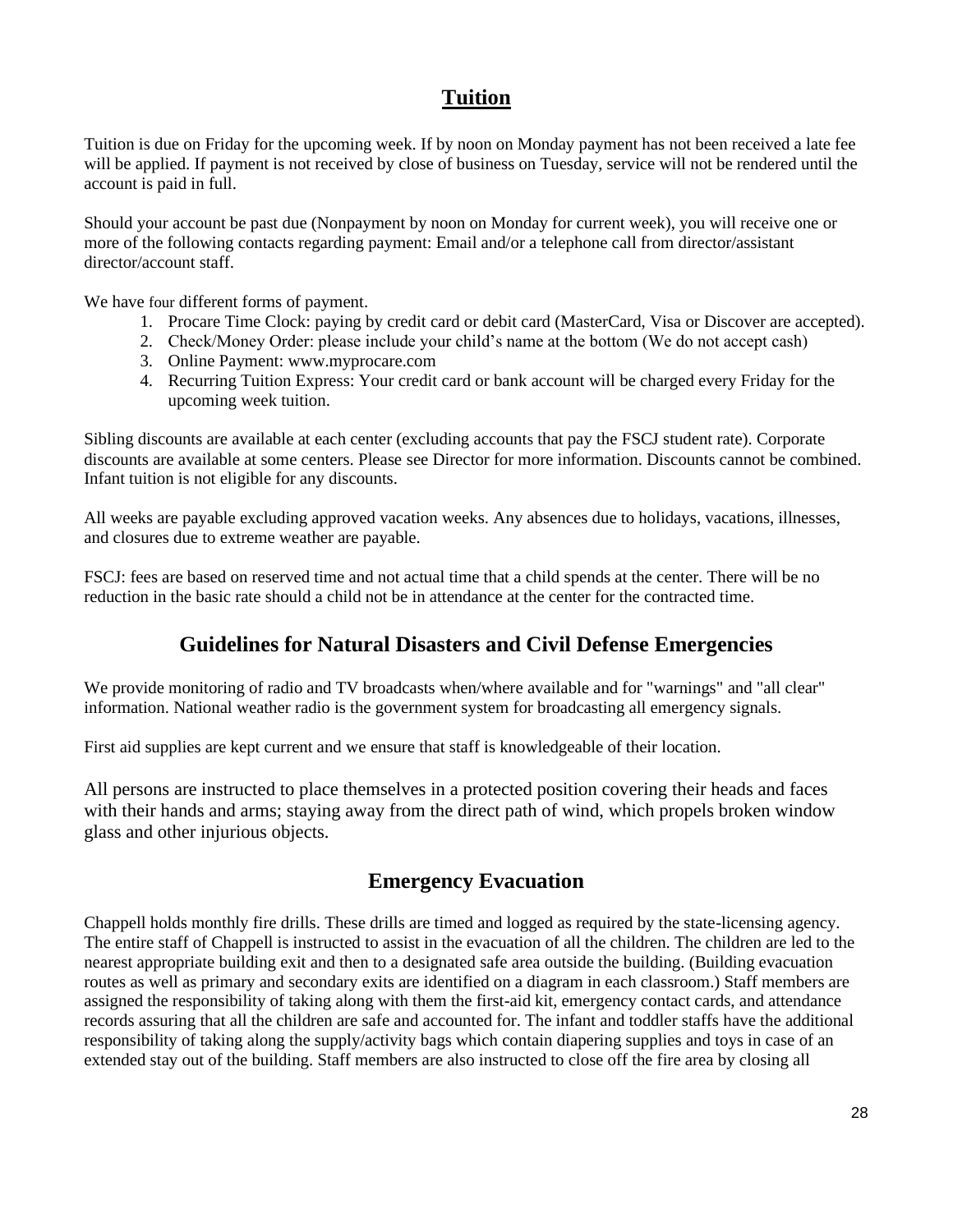#### **Emergency Evacuations (continued)**

windows and doors behind them as they evacuate. Parents/guardians, please assist us during a fire drill by not entering the building. This will enable to Director to make a "clean sweep" of the building during the fire drill. Further information reviewed with all staff:

- Fire alarm pull-station locations
- Fire extinguisher locations
- Fire extinguisher instructions
- Fire alarm controls
- Circuit breaker locations

In addition, Chappell has a complete Disaster Recovery plan which includes practice lock down drills, tornado drills and hurricane preparedness.

#### **Center Closure Due to Dangerous Weather**

Our centers will be closed when traveling endangers the lives of our children, parents and staff. The decision to close the center due to extreme weather conditions will be determined by the corporate office. Chappell generally follows the decision of the Duval County Public School System (DCPS) for Chappell San Marco, Head Start and Deerwood. We generally follow the decision of FSCJ for our FSCJ campuses. Parent can listen to local media and/or Kaymbu for Chappell updates. If DCPS is open and FSCJ is closed, we generally follow FSCJ for our FSCJ locations. In St. Johns county, we follow the lead of the SJC school system.

### **Employee Training and Staff Development**

Chappell takes great care when sourcing teachers for our program. We are an equal opportunity employer that does not unlawfully discriminate against employees or applicants for employment based on an individual's race, color, religion, creed, sex, sexual preference, national origin, age, disability, marital status, veteran status or any other status protected under applicable law.

The primary purpose of each staff member at Chappell is to provide the highest quality care for each child and to make parents feel comfortable while their child is in our center. The Chappell staff provides a warm, supportive environment where each child's physical, social, emotional and cognitive development is fostered. All staff members adhere to the philosophy policies set forth by Chappell, which include local licensing agency Child Care Standards and applicable accrediting association. These standards promote a safe, child-oriented space where each child can explore, discover and create. Each child's self-confidence is fostered, self-reliance is encouraged, and self-esteem is emphasized.

All staff members are experienced caregivers and participate in a continuous program of in-service education and studies for professional advancement in order to remain alert to the ever-changing needs of today's families and to the findings of current research.

All staff members take part in regular training programs and professional developmental programs. We require all staff to complete the forty (40) hour DCF class and the five (5) hour Early Literacy Online class within the first year of employment. Each year thereafter, all employees are required to complete a total of thirty (30) in-service training hours. These programs include monthly planning meetings, workshops and seminars, in-service sessions and the study of resource materials and course work.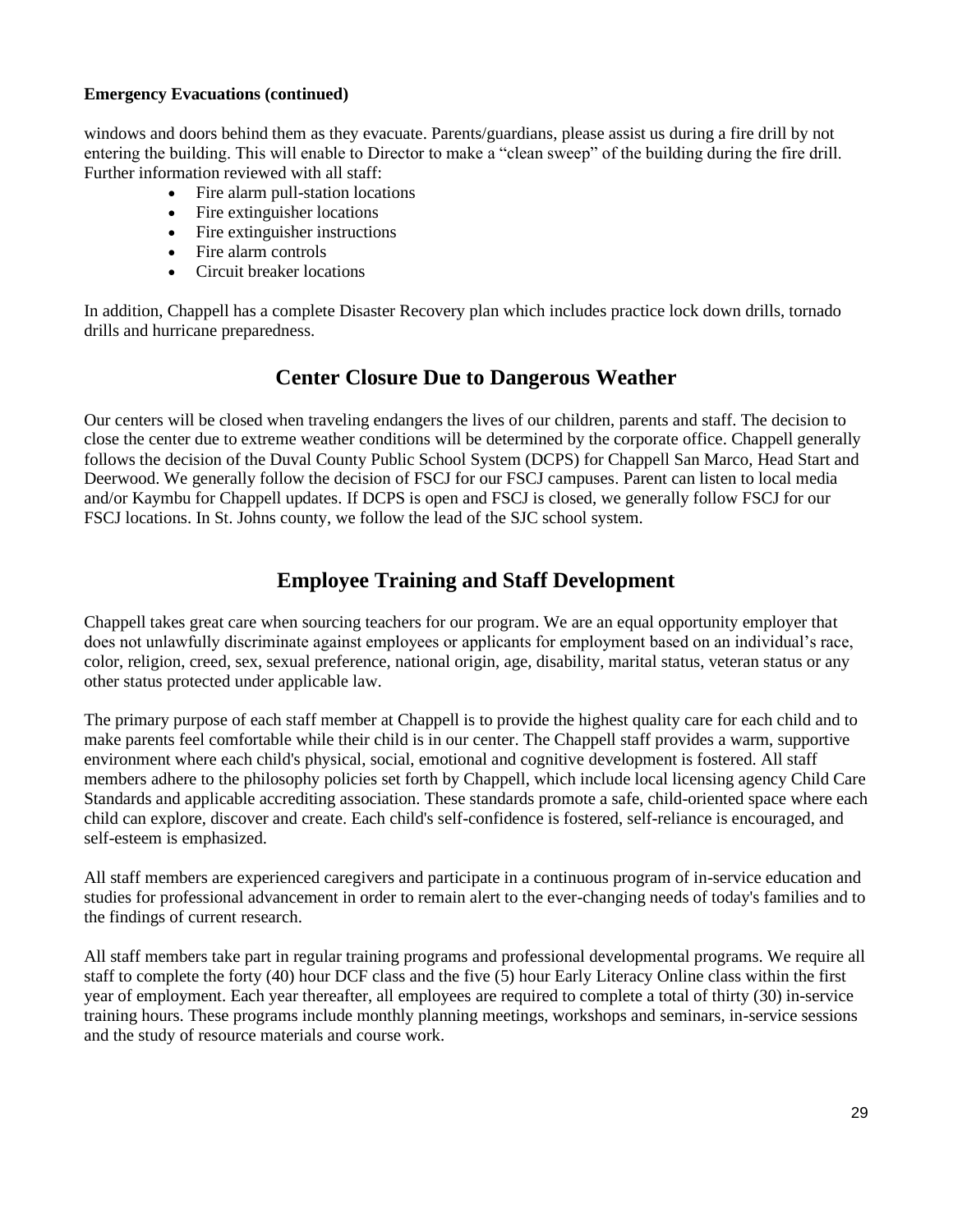#### **Employee Training and Staff Development (continued)**

Each employee must complete the State required Child Care Training Courses and must maintain the required inservice Child Care Training Courses per calendar year. Modules include:

- Florida Childcare Rules and Regulations Child Development
- Health, Safety and Nutrition Management Behavior Management
- Identifying and Reporting Child Abuse and Neglect
- Child Growth and Development Child Transportation and Safety
- Pediatric CPR/First Aid Nutrition
- Child Abuse Prevention Norking with Parents
- Design and Use of a Child-oriented Space Community, Health and Social Services
- Program Curriculum and Activities for Children
- 
- 
- Children with Special Needs
- 
- 
- 
- 

Professional development is encouraged through local licensing agencies, local college and university classes, workshops and seminars. Staff members are active in our state and local professional early childhood associations.

All staff receives annual training regarding the signs of child abuse and neglect. The Chappell Child Development Centers have the responsibility for the prevention, identification, and reporting of child abuse and neglect (sexual, physical, emotional). Under Florida Law, Chappell employees are required to report any case of suspected abuse or neglect to the Department of Children and Families. The abuse hotline is 1-800-96-ABUSE. All Chappell employees are mandated abuse reporters.

Food Specialist and Teacher(s) will complete the National Food Service Management Institute online course in the following areas:

- Serving safe food in child care
- Serving it safe

### **Customer Service/Parent Satisfaction**

Chappell believes in the highest level of customer service. Customer service surveys are distributed to parents annually. The feedback is used to construct action plans for improvement and to develop employees.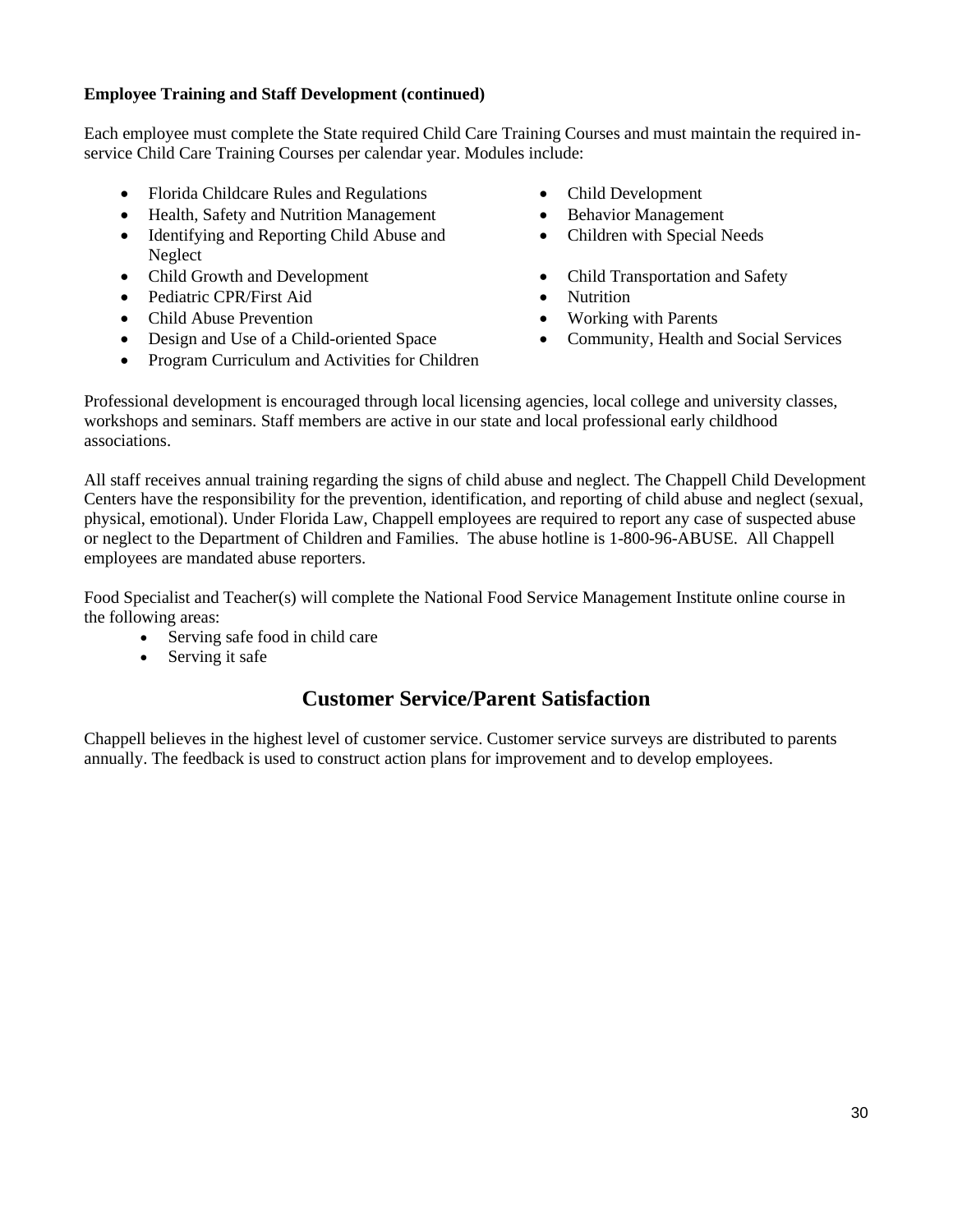# **Ways We Communicate with Parents**

Chappell realizes the ultimate importance of communication. Therefore, to facilitate and maximize this very important aspect of our philosophy, the following methods of communication are utilized:

- Face to Face!
- Kaymbu (Daily reports, shared moment and newsletters)
- Email
- Telephone
- Tours
- Parent Handbook
- Parent Satisfaction Surveys
- Monthly Curriculum Corner
- Posted Monthly Calendars
- Parent/Teacher Conferences
- K3, K4, and VPK Daily Journals
- Individual Program Plans for Special Needs children
- Progress Reports semi-annually for K3 and K4
- Parent Bulletin Boards located in classrooms and other strategic locations
- Daily Schedule of Activities posted in classrooms
- Written Reports of Accident, Incident or Injury
- Telephone call for Accident, Incident, or Injury (local telephone number should be provided)
- Parental permission to administer medication via Medication Form
- Health Records
- Monthly Menus posted
- Matriculation Days for infant through K2; matriculation based on individual development
- Matriculation Days for K3 and K4 (Annual matriculation)
- Orientation
- VPK Open House
- VPK Bright Beginnings Assessments
- Informal Notes from Teachers to Parents/ Director to Parents
- Holiday Programs
- End of school year programs
- Teddy Bear Teas and Fine Dining
- Website-www.chappellschools.com
- Social Media (Facebook, Pinterest)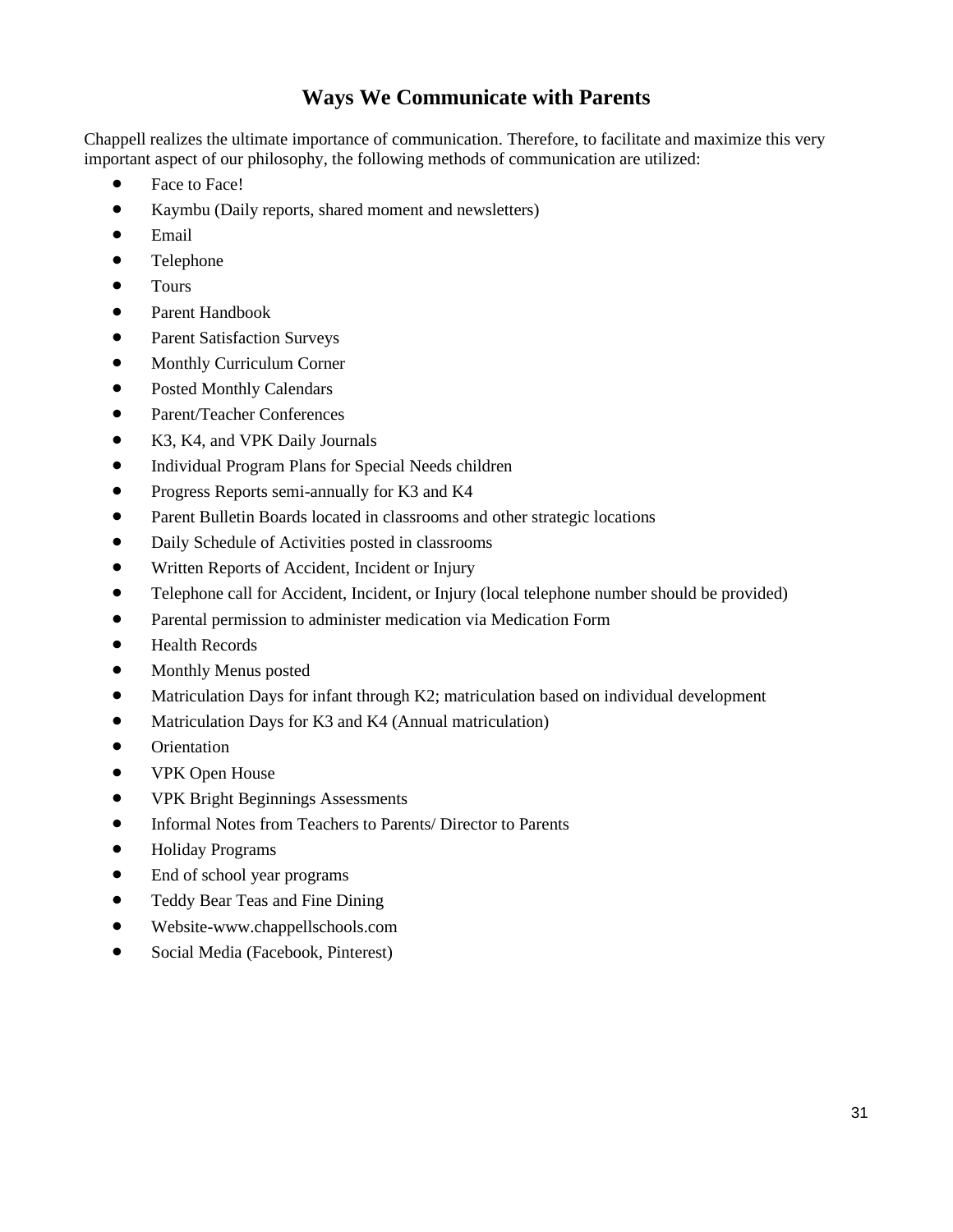# **Parent Responsibility**

It is vital to the success of our developmental program for you as a parent to take an interest in your child's daily activities. We encourage you to consistently talk to your child about these activities. Please feel free to ask us any questions about any aspect of our program.

Parents are strongly encouraged to read carefully all newsletters, activity calendars, curriculum calendars, Handbooks, supplemental notes, Parent Board Reviews and any other written materials which we distribute.

It is important that:

- Children are NOT left in cars, especially while motors are running
- Children are escorted to respective classrooms
- Parents notify a teacher before removing a child from the building OR playground.
- Children are signed in and out each day in either a Sign In/Sign Out Log or electronically if a time clock key pad is available.

Upon entering Chappell, the following forms must be completed:

- Registration Form
- Child Contact Form- 3 local emergency contact numbers are required
- Medical Health Form
- Certificate of Immunization
- Enrollment agreement
- Flu Flyer

Each parent is expected to notify the office of any changes in addresses, phone numbers (home or work) or physician names and addresses.

Parents are welcome to visit any area at any time; for security purposes and for administrative information, parents are required to notify the appropriate staff member of arrival and departure. It is imperative that children are signed in and out daily.

Parents whose children receive subsidies are required to sign additional attendance log daily in accordance with their subsidy (JCC, NACCRRA, VPK, Episcopal, FSCJ Scholarship, Campus C Scholarship)

If at any time a Center Director feels that the program is not meeting the individual child's needs, a conference will be requested with the parents. Chappell will work together with parents/guardians to serve the child's best interests. If after meetings and consultations the decision is determined that the Chappell center is not appropriate for the child, the child's enrollment will be terminated. Chappell will assist the parents in finding alternative child care options if requested.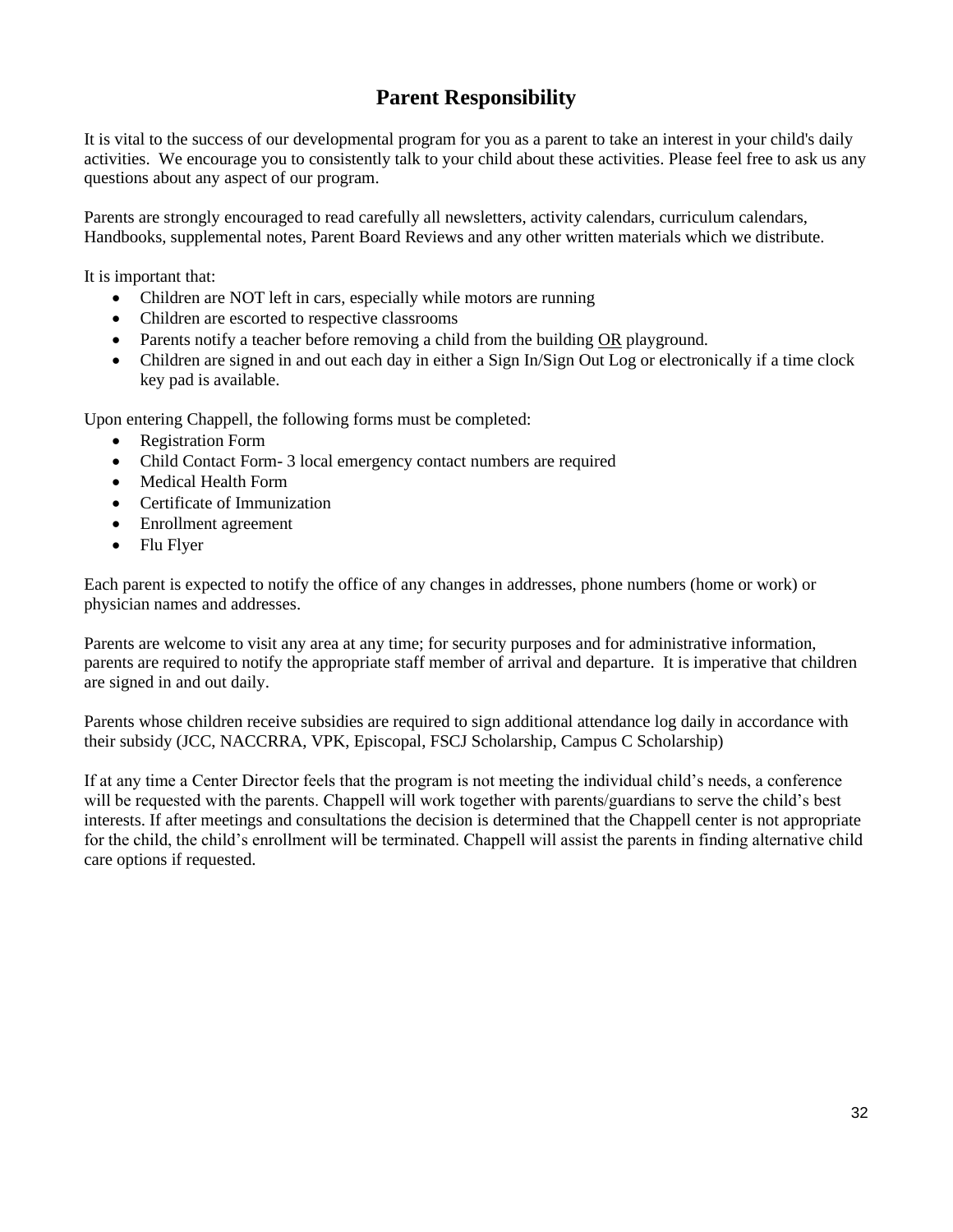# **Parent Involvement and Volunteer Opportunities**

When you enroll your child in Chappell, we assume the responsibility of giving you assistance with special needs relative to your child's overall adjustment, growth, and development. Conferences relative to your child's progress will be arranged upon request.

#### **Parent Involvement and Volunteer Opportunities** (continued)

Chappell has an active (virtual) Parent Advisory Board which is published monthly from the CEO. The forum is interactive and parents' feedback/input feeds into the agenda. This PAB includes representation from all centers, except Head Start, which has its own Parent Board.

Parent education programs, in addition to those we ordinarily offer, will be set up on any pertinent topic at the request of three or more parents.

Counseling by Directors and qualified staff members is a much-used service.

Chappell encourages and provides a variety of opportunities in which parents may be involved with their child's daily activities. Listed below are some of the ways of participating:

- Assisting with classroom activities
- Special visits to classes by parents who have a hobby, occupation or experience to share
- Assisting in fund-raising activities
- Assisting in planning and attending field trips
- Planning parties or other social events
- Birthdays you are invited to plan a birthday party for your child with your child's teacher and attend the party if your schedule permits. Celebrations are planned for either A.M. or P.M. snack time. Chappell will provide the drink and paper goods by request
- Public Relations activities
- Recruitment of future students

Members of the community, 16 years or older, are also offered the same volunteer opportunities. All volunteers, including parents, must be under the constant supervision of a trained and screened staff person and cannot be left alone or in charge of any group of children. Volunteers must clock in and out when they are in the center. Volunteers do not receive compensation for their time and involvement through monetary payments or tuition credits.

Prior to participating in the childcare center, volunteers must:

- Complete a Volunteer Application/Affidavit
- Submit a local background check (if volunteering less than 10 hours per month)
- Complete the following Department of Children and Families forms:
	- o Affidavit of Good Moral Character
	- o Child Abuse and Neglect Reporting Requirements (yearly)

In addition to the requirements listed above, volunteers who are serving 10 or more hours per month must:

- Submit a Level II background screening (FDLE, FBI)
- Complete the 40 clock-hour Introductory Child Care Training
- Complete the 5 clock-hour Early Literacy and Language Development